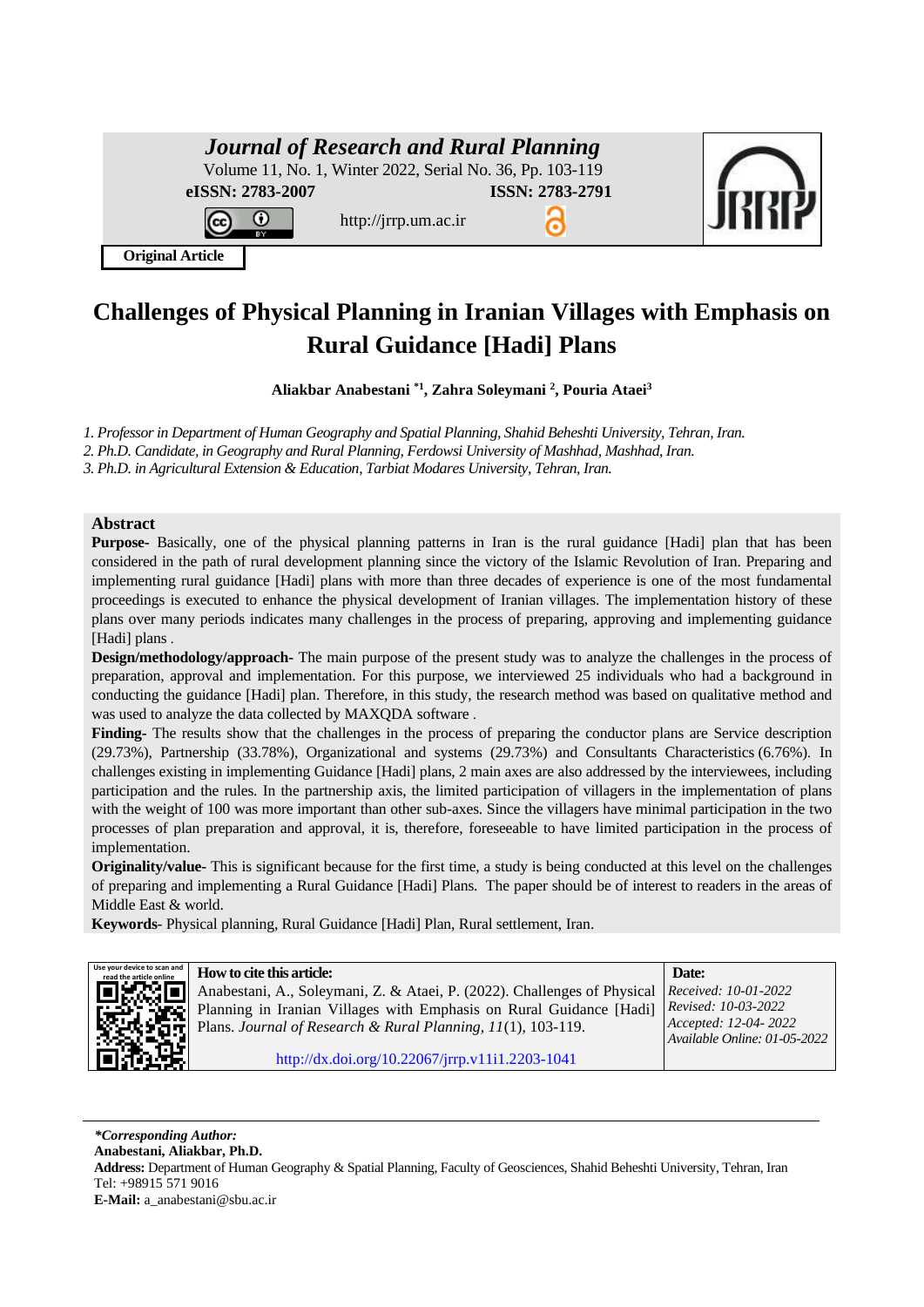

# **1. Introduction**

ssentially one of the aspects of planning the rural development is physical planning which is related to the design, development and management of the physical environment in accordance with the policies and proposed guide [\(Alabi & Akinbode, 2010](#page-11-0)). Physical planning for the rural development is considered in many countries [\(Dandekar, 2015;](#page-12-0) De [Brauw & Rozelle, 2008: 32\)](#page-12-1) due to its importance for land use planning in urban and rural areas to create an efficient and aesthetic space for living, working, jaunt and recreation [\(Yunusa, 2015\).](#page-14-0) In fact, physical planning is one of the essential aspects of the rural development that strives to create the desired spatial coordination between different human activities to improve the quality of life [\(Olajuyigbe & Rotowa,](#page-13-0)  [2011;](#page-13-0) [Bojić, 2018\).](#page-12-2) Thus, physical planning includes allocating appropriate uses, providing the right location for proper use, controlling the development, providing facilities, services and public goods, conserving resources and protecting heritage [\(Oduwaye, 2009\)..](#page-13-1) In this regard, one of the patterns of physical planning in Iran is the Rural Guidance [Hadi] plan, which has been considered in the path of planning the rural development after the victory of the Islamic Revolution [\(Movlai Hashjin, Ghadiri Masoum &](#page-13-2) [Azizi Demirchloo, 2016\).](#page-13-2) Preparing and implementing Rural Guidance [Hadi] Plan with more than three decades of experience is one of the most fundamental steps taken to enhance the physical development of villages of Iran.Rural Guidance [Hadi] plans were formed in the 1980s based on basic needs strategies [\(Anabestani,](#page-11-1)  [Javanshir & Harati, 2016\).](#page-11-1) It has been running since 1987 with the responsibility of the Housing Foundation of the Islamic Revolution and under the supervision of the Deputy of Rural Development. Guidance [Hadi] Plan is one of the rural projects that are designed and implemented in order to provide the development of rural areas over 10- year period to guide the physical fabric of the villages [\(Karami Nasab & Mulaii Pardeh,](#page-13-3)  [2018;](#page-13-3) [Azami, Tohidloo & Hazrati, 2016;](#page-12-3) [Housing](#page-12-4)  [Foundation of the Islamic Revolution, 2010\).](#page-12-4) 37260 Rural Guidance [Hadi] for villages with more than 20 families, from the beginning until E

the end of 2018 has been prepared, among 18,629 plans have been implemented [\(Housing](#page-12-4)  [Foundation of the Islamic Revolution, 2010\).](#page-12-4) Generally, the purpose of conducting the Rural Guidance [Hadi] plans in the villages is to provide a platform for rural revitalization and guidance considering physical and economic aspects [\(Bahrami, 2016;](#page-12-5) [Asghari lafmejani & Masoumi](#page-12-6)  [Jashani, 2016\)](#page-12-6) and an attempt to sustain of rural population and reduce rural migration and diversification in terms of the rural area development [\(Movlai Hashjini, 2007\).](#page-13-4) The findings of researches show that the project has not only maintained rural sustainability but also continued the migration process in many villages, despite the high material and moral costs involved. It has not succeeded either in the spatial dimension or in the arrangement of the physical context and, more importantly, it has not attracted the satisfaction and participation of the villagers (Sojasi [Qeidari, 2016;](#page-14-1) [Bahrami, 2016;](#page-12-5) [Anabestani](#page-11-2)  [& Akbari, 2012\).](#page-11-2) Therefore, in the present study we tried to investigate what are the most important reasons for the limited success of this plan despite the high costs involved in implementing the Guidance [Hadi] Plan.

# **2. Research Theoretical Literature**

Physical Planning is a design that uses from the land use plan as a framework to propose optimal physical infrastructure for a habitat or area that includes public service infrastructure, transportation, economic, recreational and environmental protection activities [\(Boano, 2010\).](#page-12-7) In most developing countries, the role of local government in the physical development of rural areas has been neglected, which led to the exclusion of local people from infrastructure planning and physical planning. While in developed countries, local governments and people play an important role in physical planning as well as in national development programs [\(Alabi & Akinbode, 2010\).](#page-11-0) For example, could point out the physical upgrading of a riverfront habitat in Indonesia which to eliminate physical problems such as unfavorable housing and sidewalk conditions, lack of drinking water and health facilities and waste management facilities, as well as social, economic and the environment issues at the settlement was designed, that the basic instructions of this program are prepared by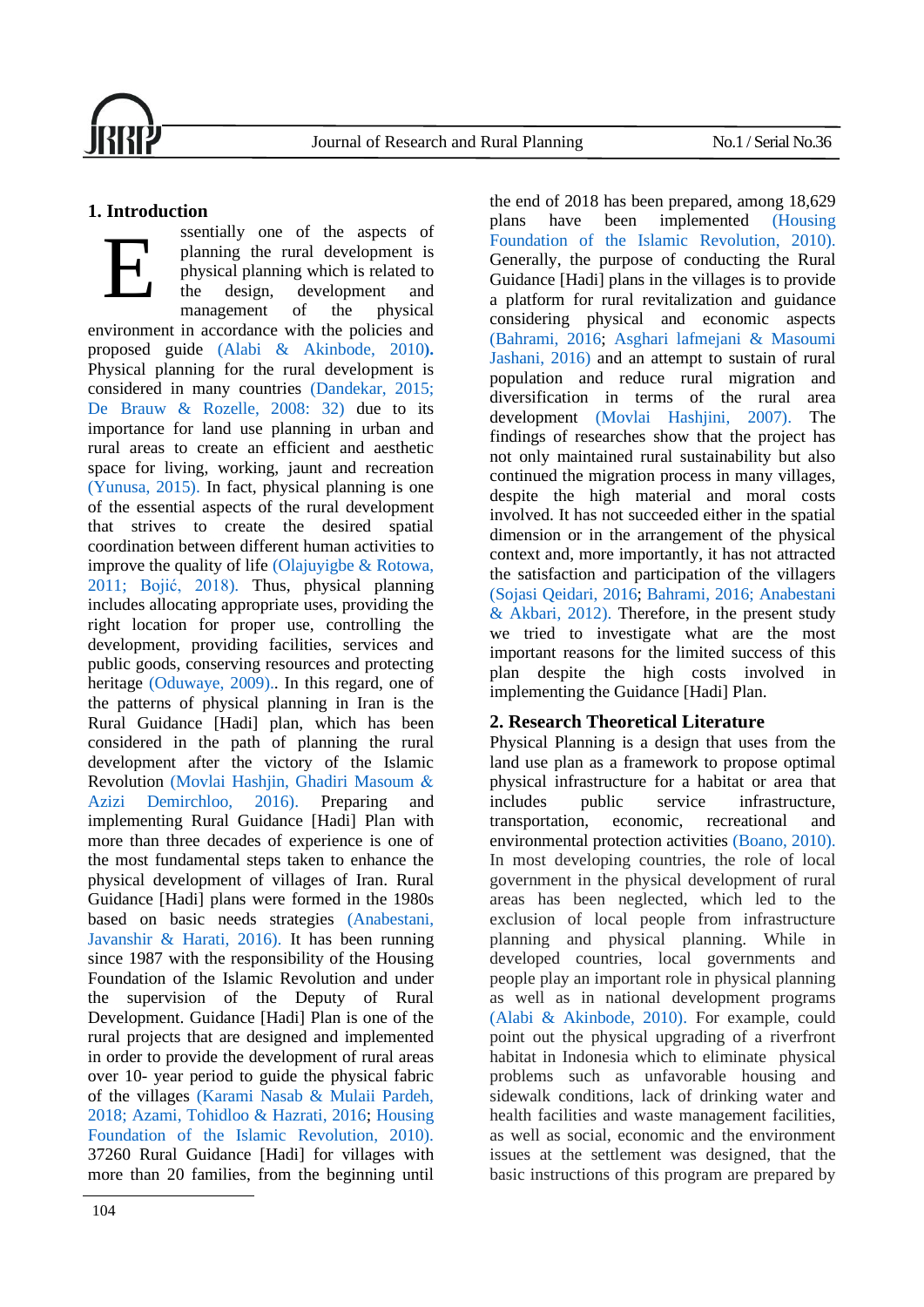the central government and the details of its implementation instructions are specified by the local government authorities [\(Michiani, & Asano,](#page-13-5)  [2019;](#page-13-5) [Sarwadi, et al., 2001\).](#page-13-6)

#### *2.1. Rural Guidance [Hadi] Plans*

The Rural Guidance [Hadi] Plan is a plan that, in addition to organizing and refining the existing texture, determines the extent and location of future expansion and how to use the land for various functions such as residential, commercial, agricultural, rural installations and public needs in the form of approvals of space organization plans and rural settlements and regional master plans [\(Eftekhari, et al., 2018;](#page-12-8) [Asayesh, 2004: 78\).](#page-12-9) Nowadays, Rural Guidance [Hadi] Plans was the most important rural development management tool in Iran that can play a fundamental role in the comprehensive development of these areas [\(Azizpour, et al., 2011: 71-](#page-12-10) 84). In general, the four goals of these plans are:

- 1.To create context of the rural development according to cultural, economic and social conditions.
- 2.Equitable provision of facilities through social, productive, welfare facilities.
- 3.To guide the physical condition of the village.
- 4.To guide the physical condition of the village.
- 5.To provide facilities to improve rural housing and environmental and public services. [\(Asayesh, 2004: 20\).](#page-12-9)

The theoretical origin of the Rural Guidance [Hadi] Plans is the physical planning that has been pursued in Iran since the Islamic Revolution as a result of justice-seeking goals for the villages and is at least unique among neighboring countries and the region [\(Darabi, 2009: 21\).](#page-12-11)

Therefore, the plan seeks to develop of rural construction, equitable provision of facilities, directing of the physical condition of the villages, providing facilities for improving housing and environmental and public services [\(Azimi, et al.,](#page-12-12)  [2011\).](#page-12-12) And with the participation of the villagers, it the use of the village's abilities and capabilities can lead to improved public amenities and improved of living conditions for the villagers [\(Anabestani, 2014\).](#page-11-3)

#### *2.2. Process of preparation and implementation of Rural Guidance [Hadi] plan*

In general, the process of preparation and implementation of the Rural Guidance [Hadi] plan has a 4-step process including:.

- 1. Preparatory stage (before preparing the Rural Guidance [Hadi] plan): At this stage, the deputy of the rural development of the Islamic Revolution Housing Foundation of the province, with regard to the credits allocated and existing indicators, selects priority villages for the preparation of the Rural Guidance [Hadi] plan and after some steps is prepared by the project consultant and comes into play after approval.
- 2.Rural Guidance [Hadi] Plan Preparation stage: This phase begins with the delivery of instructions and recommendations from the employer to the consultant.
- 3. Approval of Rural Guidance [Hadi] Plan: Before approving the Rural Guidance [Hadi] Plan, prepared plan is presented by the Consultant during a meeting named the Expert Committee, and after the necessary scrutiny the plan has passed the meeting of approval and after expert reviews and the authorities is approved.
- 4.Implementation of Rural Guidance [Hadi] Plan: After the Communicating of Guidance [Hadi] Plan from the Provincial Government to the governorate and the local authorities, it enters the executive phase [\(Anabestani &](#page-11-4)  [Javanshiri, 2014\).](#page-11-4)

In general, it can be said that numerous researches have been focused on the Rural Guidance [Hadi] plans [\(Mohammadi, et al., 2016;](#page-13-7) [Asghar](#page-12-6)  [Lafmejani & Masoumi Jashani, 2016;](#page-12-6) [Anabestani,](#page-12-13)  [et al., 2017;](#page-12-13) [Zarei, 2009;](#page-14-2) [Savari, et al., 2018;](#page-13-8) [Azami, 2016\).](#page-12-3) Howevere, it should be noted that all these researches have focused only on the challenges of one of the Guidance [Hadi] Plan processes. Therefore, in the present study, we have attempted to pay attention all three processes of preparing, approving, and implementing the aforementioned plans and the challenges of exist in these processes.

#### **3. Research Methodology**

In this study, we used the method of interviewing with consultants and experts involved in these plans in order to investigate the challenges in Rural Guidance [Hadi] Plan. Snowball sampling was used to identify these consultants and experts. In this way interviewees are identified through social networks or by potential or influential individuals in the research [\(Robson, 2011;](#page-13-9) [Earl-](#page-12-14)[Babbie, 2013\).](#page-12-14) This process ends when the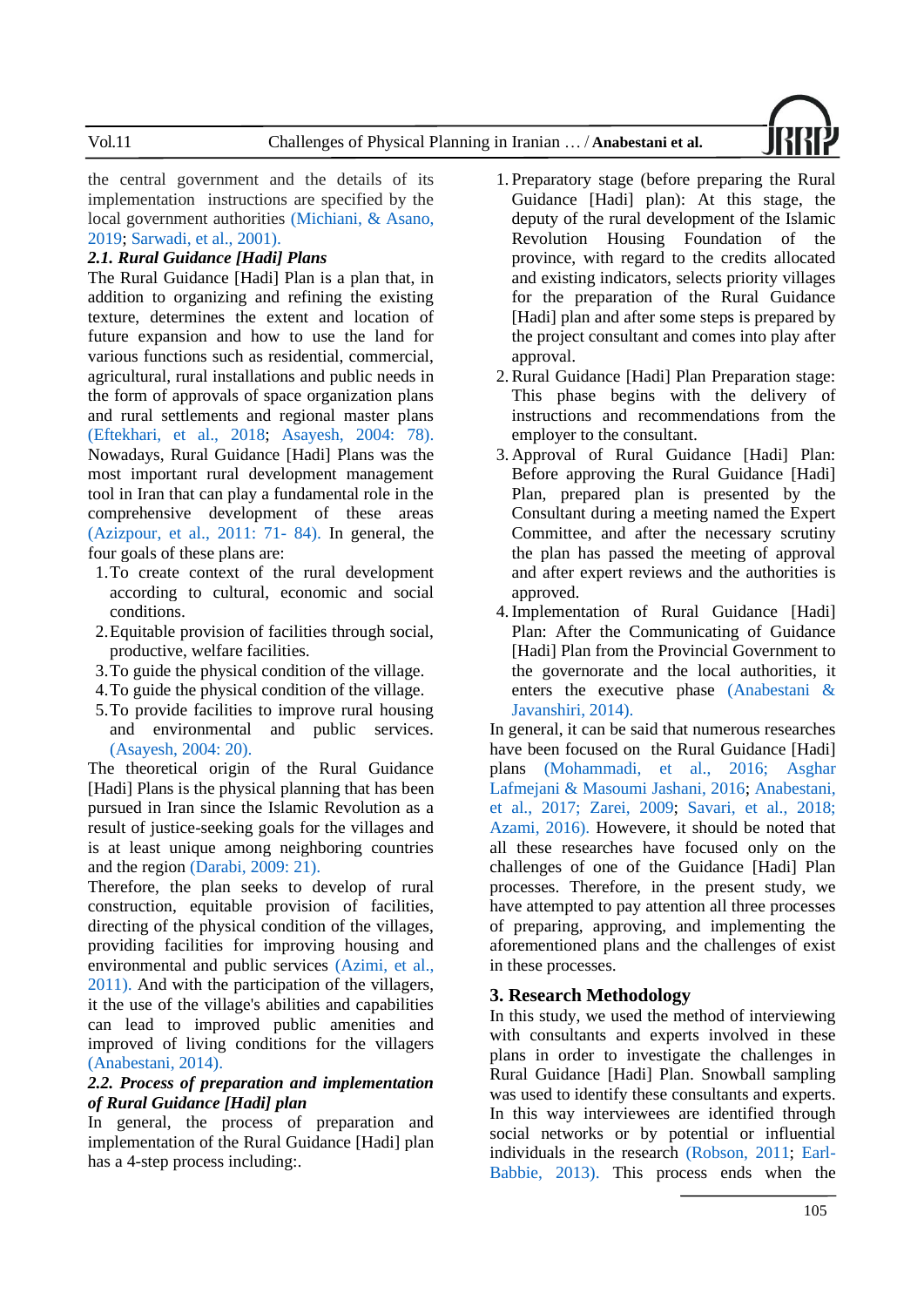information gathering reaches a saturation point and new information and materials are not collected in the interview process [\(Ashley &](#page-12-15)  [Boyd, 2006\).](#page-12-15) In this study, the saturation point was 25 people. The gathering of information and data was a conversation. We decided to use a qualitative Semi-structured questionnaire. In this questionnaire, we asked open-ended questions in three parts: the process of preparing the Guidance [Hadi] Plan, the process of approving the Guidance [Hadi] Plan, and the process of implementing the Guidance [Hadi] Plan. At the discussion sessions, we asked the interviewees to your comments to put forward on the challenges

that exist in each of these processes. MAXQDA software was used for data analysis.

## **4. Research Findings**

According to [Table 1,](#page-3-0) it can be said that 66.6% of the interviewees were female that 58.3 percent of them are between 41-50 years of age, and 58.3 percent have a master's degree. Further, 50% of the interviewees between 20-30 years have a background in the Guidance [Hadi] plans, reflecting the full knowledge of the interviewees about the Guidance [Hadi] plans and the challenges of existing in these plans.

| <b>Table 1- Features of interviewees</b> |  |
|------------------------------------------|--|
|------------------------------------------|--|

<span id="page-3-0"></span>

| The most      | <b>Percentage</b> |
|---------------|-------------------|
| $41-50$ years | 58.3              |
| Female        | 66.6              |
| Masters       | 58.3              |
| $20-30$ years | 50                |
|               |                   |

### *4.1. Challenges in the preparing process of Guidance [Hadi] plans*

In general, based on the topics discussed by the interviewees, the Challenges in the preparing process of Guidance [Hadi] plans were divided into 4 mains. As shown in [Table 2,](#page-4-0) sub-axes of limited adaptation description of services considered in Guidance [Hadi] plans to the needs of the villagers in axes of the service description, it is more important than other sub-axes. In the participation axis, the sub-axis of the reliance solely of consultants to Rural Islamic Council and Rural Administrator in participation and paying attention of Rural Administrators to your own interests is more important than the other subaxes. Also at the axis of organizational challenges has more important the sub-axis of the Lack of interoperability and coordination between organizations in the process of preparing Guidance [Hadi] plans. Similarly, in features of Consultants axis, the sub-axis of the lack of sufficient expertise and scientific weakness of consultants is more important than other sub-axes. Most of the interviewees believed that the description of services considered in Guidance [Hadi] plans had a limited adaptation to the physical needs of the villagers, and there is no regard for the economic and social needs of the villagers.

One interviewee emphasized that "The description of the services in the Guidance [Hadi] plans is in line with the physical goals and needs and does not conform the economic, social needs of villagers. Even the physical needs of the villagers is not taken into consideration ideally. Because in the villages, the physical aspects should be taken into account in relation to lifestyle of the villagers (the agricultural and the animal husbandry activities), not a physical that is specific to urban areas. In some villages, it has been observed that despite the implementation of the Guidance [Hadi] plans, the villagers have emigrated from the village while one of the objectives of the Guidance [Hadi] plans is to maintain population sustainability. In general it can be said that the description of services does not conform the needs of the villagers. "

Other challenges were raised by the interviewees included the discussion of the villagers' participation in the process of the Guidance [Hadi] plans. The majority of the interviewees believed that the villager's participation had improved compared to the past, but at the moment it was not satisfactory.

Another major challenge that is noted by the majority of interviewees in the plans preparing process is the lack of interoperability and coordination between organizations.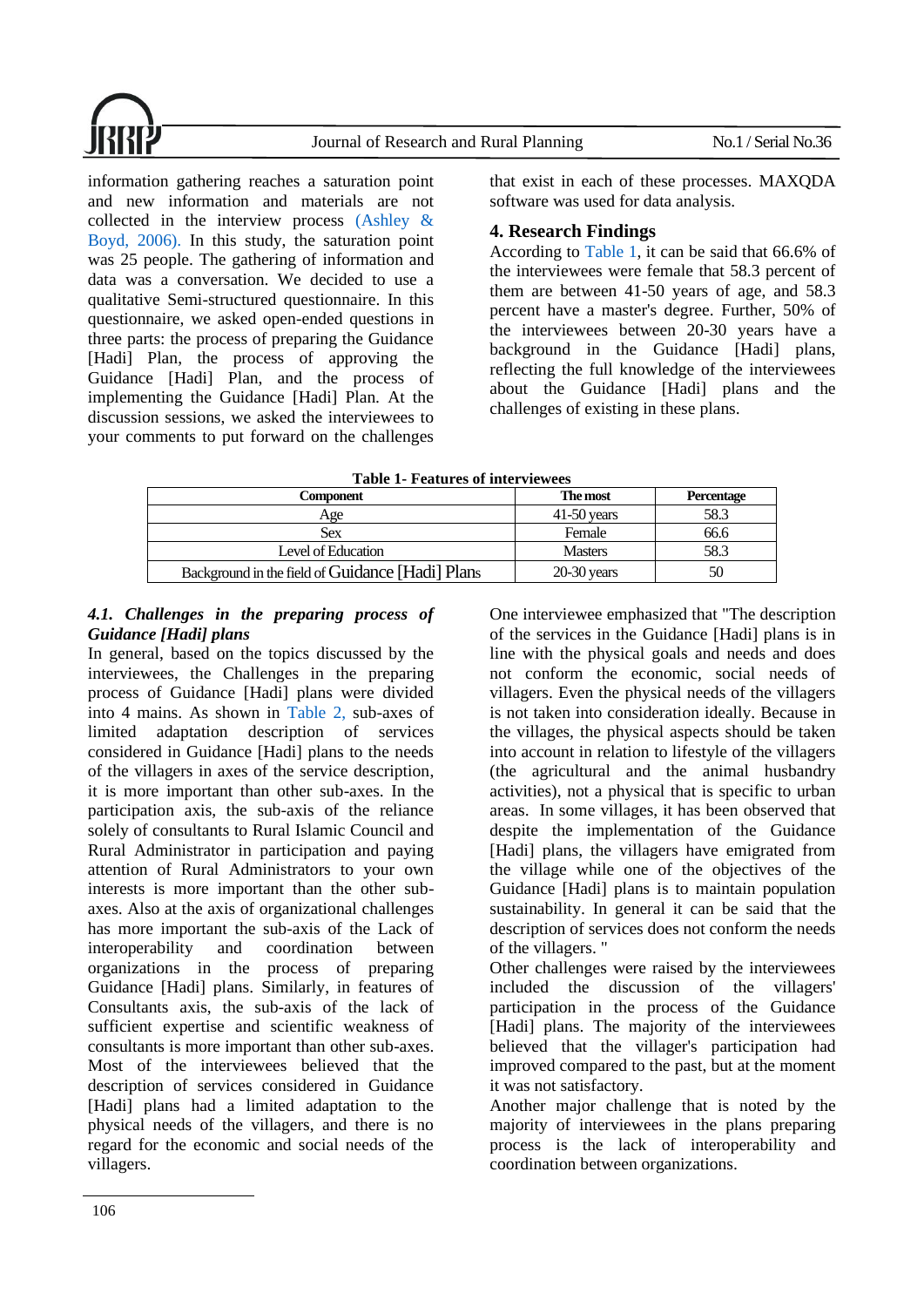

| Parent code    | Code                                                                                                                   | Coded segments of<br>all documents | Weight |
|----------------|------------------------------------------------------------------------------------------------------------------------|------------------------------------|--------|
|                |                                                                                                                        | 9                                  | score  |
|                | Limited Adaptation description of services to the needs of the villagers                                               |                                    | 100    |
|                | Not paying attention to the economic, social needs of the villagers and<br>just paying attention to the physical needs | 5                                  | 50     |
|                | Not matching of service descriptions with the character and lifestyle of                                               |                                    |        |
| Service        | the villagers                                                                                                          | 1                                  | 10     |
| description    | Lack of sufficient explanations of the morphology of the settlement                                                    | 1                                  | 10     |
|                | The same services description for all villages, regardless to different                                                |                                    |        |
|                | village conditions                                                                                                     | $\overline{4}$                     | 40     |
|                | Not being up to date the maps and services description of used in the                                                  |                                    |        |
|                | plans                                                                                                                  | $\mathbf{2}$                       | 20     |
|                | Limited Participation of villagers in the preparing process                                                            | 5                                  | 50     |
|                | Limiting rural participation to providing information and emphasizing                                                  |                                    |        |
|                | instrumental participation                                                                                             | $\mathbf{1}$                       | 10     |
|                | Reliance solely of consultants to Rural Islamic Council and Rural                                                      |                                    |        |
|                | Administrator in participation and paying attention of Rural                                                           | 6                                  | 60     |
|                | Administrators to your own interests                                                                                   |                                    |        |
|                | The lack of positive attitude of the authorities towards the participation                                             | 1                                  | 10     |
|                | of the villagers                                                                                                       |                                    |        |
| Participation  | Limited visibility of Guidance [Hadi] plans to rural participation                                                     | $\mathbf{1}$                       | 10     |
|                | Inadequate follow-up of the fourth factor to Supervision the                                                           | $\overline{c}$                     | 20     |
|                | consultant's work in attracting of participation villagers                                                             |                                    |        |
|                | Insufficient awareness of villagers about Guidance [Hadi] plans                                                        | 2                                  | 20     |
|                | The lack of cooperation of local managers and the unwillingness of                                                     |                                    |        |
|                | villagers to implement these plans and the pessimism of villagers to                                                   | 2                                  | 20     |
|                | these plans                                                                                                            |                                    |        |
|                | Lack of attention of some consultants to existing clauses<br>regarding the participation of villagers                  | 5                                  | 50     |
|                | Lack of interoperability and coordination between organizations in the                                                 |                                    |        |
|                | process of preparing Guidance [Hadi] plans                                                                             | 7                                  | 70     |
|                | Lack of coordination of the organizations to provide data and                                                          |                                    |        |
|                | information                                                                                                            | 3                                  | 30     |
|                | Housing Foundation not paying attention to sustainable rural                                                           |                                    |        |
|                | development in the process of Guidance [Hadi] plans                                                                    | 1                                  | 10     |
|                | Lack of participation of some rural organizations                                                                      | 1                                  | 10     |
| Organizational | Finance weak of Housing Foundation                                                                                     | 1                                  | 10     |
| challenges     | The parallelism of organizations                                                                                       | 2                                  | 20     |
|                | Pay attention to organizational interests and priorities                                                               |                                    | 10     |
|                | The lack of a ministry to handle village affairs                                                                       | 1                                  | 10     |
|                | Different views and opinions of organizations about the village                                                        | $\mathbf{2}$                       | 20     |
|                | Prolongation the preparation process until the implementing process of                                                 | 1                                  | 10     |
|                | plans                                                                                                                  |                                    |        |
|                | Lack of specific rules and regulations for rural affairs                                                               | 1                                  | 10     |
|                | Use of urban rules for most rural affairs                                                                              | 1                                  | 10     |
|                | Insufficient age, experience and skills of consultants to attracting of                                                | $\mathbf{1}$                       | 10     |
| Features of    | participation of villagers                                                                                             |                                    |        |
| Consultants    | Lack of sufficient expertise and scientific weakness of consultants and                                                | 4                                  | 40     |
|                | being alien to villagers' lives and activities                                                                         |                                    |        |

### <span id="page-4-0"></span>**Table 2- Axes and sub-axes of the process challenges of the preparing**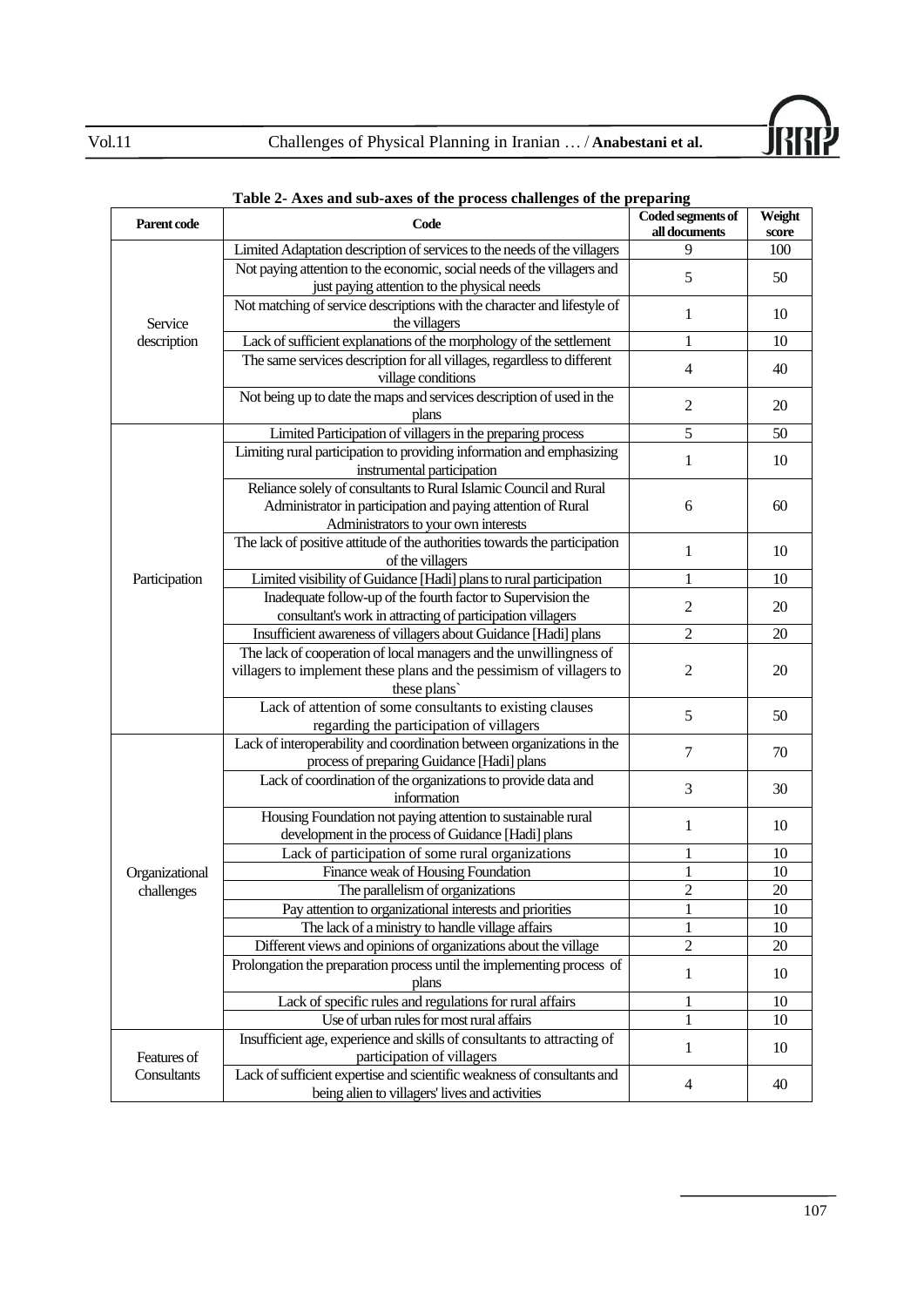

Overall, based on the content provided by the interviewees, it must be noted that the focus of participation Axis by 33.78 percent is one of the major challenges in the process challenges of the preparing of Guidance [Hadi] plans. Indeed, the participation of people in the process of the preparing of Guidance [Hadi] plans is very limited and the consultants do not try to attract public participation [\(Table 3\).](#page-5-0)

<span id="page-5-0"></span>

| <b>Challenges of preparing Process</b> | <b>Segments</b> | Percentage |
|----------------------------------------|-----------------|------------|
| Service description                    |                 | 29.73      |
| Participation                          |                 | 33.78      |
| Organizational challenges              |                 | 29.73      |
| <b>Features of Consultants</b>         |                 | 6.76       |
| Sum                                    |                 |            |

| Table 3- Frequency and Axes Percentage of the process challenges of the preparing |  |  |  |  |
|-----------------------------------------------------------------------------------|--|--|--|--|
|                                                                                   |  |  |  |  |

[Figure 1](#page-5-1) illustrates the relationship between axes and sub-axes of the process challenges of the preparing of Guidance [Hadi] plans:



**Figure 1- Axes and sub-axes of the process challenges of the preparing** 

#### <span id="page-5-1"></span>*4.2. Challenges existing in the process of approving Guidance [Hadi] plans*

Based on the issues considered by the interviewees, the main axes of the process challenges of the approving of Guidance [Hadi] plans are divided into 4 categories. In People's opinions and priorities axis have the sub-axis of limited attention to people's opinions and priorities at approving technical committee meetings, more important. At the axis of the participation, presence without the right of a voter Rural Islamic Council and Rural Administrator in meetings has a higher importance. Likewise, in terms of sub-axis not having enough expertise in the Rural Administrator in axis of Features of Rural Administrator, and in the axis organizational and devices challenges, sub-axis of lack of coordination and interaction between organizations are more important in the than other axes [\(Table 4\).](#page-6-0)

In general, one of the challenges that many interviewees acknowledged in the process of approving Guidance [Hadi] plans is the lack of attention to the opinions and priorities of people in technical committee meetings. According to the majority of the interviewees, due to differences in the attitudes of the present authorities at the meetings of the Technical Committee on villages,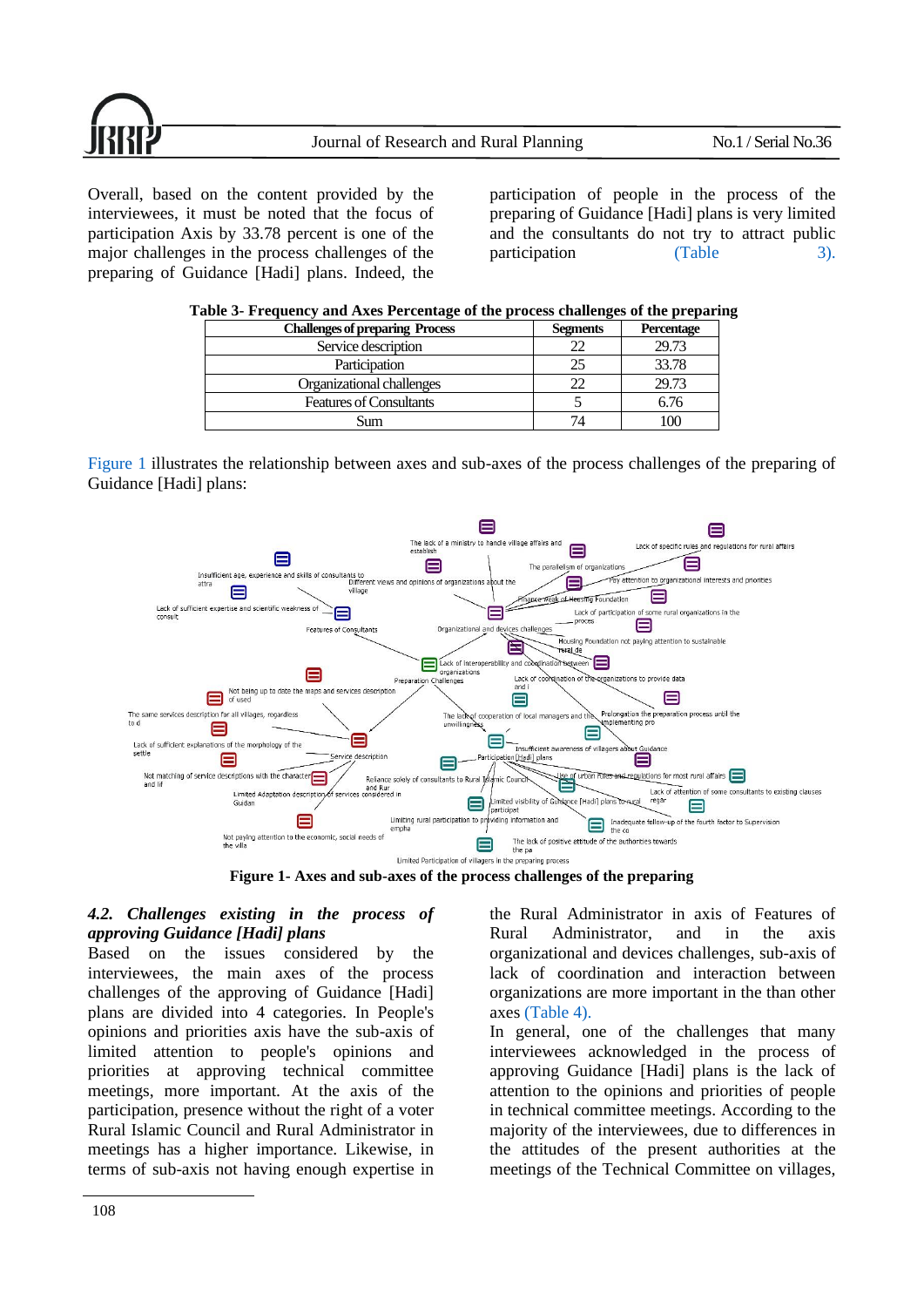Vol.11 Challenges of Physical Planning in Iranian … / **Anabestani et al.**



the existence of restrictive laws and regulations and sometimes the non-compliance of the needs and priorities of the people with existing regulations, leads to insufficient attention to the needs and priorities of the villagers.

Another major challenge to be mentioned by many interviewees is the lack of voting rights of the Rural Administrators in the technical committee meetings, while the main beneficiaries of these plans are the people and their

representatives (Rural Islamic Council and Rural Administrator). Lack of coordination and interoperability of the devices at the plan approval stage is another major challenge mentioned by all interviewees, and everyone acknowledged that this lack of coordination and collaboration of organizations created major obstacles in the process of plans and they have the effect to reducing the quality of the plans.

| Parent code                   | Code                                                                                                                             | <b>Coded segments</b><br>of all documents | Weight<br>score |
|-------------------------------|----------------------------------------------------------------------------------------------------------------------------------|-------------------------------------------|-----------------|
| People's                      | Limited attention to people's opinions and priorities at approving<br>technical committee meetings                               | 7                                         | 70              |
| opinions and<br>priorities    | Being personal of some opinions and disregard for the general interests of the<br>village                                        | 1                                         | 10              |
|                               | Contrast some of people's opinions and priorities with rules and regulations                                                     | 6                                         | 60              |
| Participation                 | Presence without the right of a voter Rural Islamic Council and Rural<br>Administrator in meetings                               | 5                                         | 50              |
|                               | Absence of representative from different classes and activities of the village in<br>meetings                                    | 1                                         | 10              |
|                               | Not having enough expertise in the Rural Administrator                                                                           | $\overline{4}$                            | 40              |
| Features of                   | Having a local vision of the Rural Administrator and attention to their own<br>interests                                         | 3                                         | 30              |
| Rural<br>Administrator        | The inability of the Rural Administrator to defend the views and priorities of<br>the people in the technical committee meetings | $\mathbf{1}$                              | 10              |
|                               | Lack of interaction Rural Administrator with the villagers and lack of right<br>understanding of the villagers' needs            | $\mathbf{1}$                              | 10              |
|                               | Lack of coordination and interaction between organizations in the approval<br>process                                            | 10                                        | 100             |
|                               | Inadequate efforts of organizations to achieve interaction and coordination                                                      | 8                                         | 80              |
|                               | Different views of devices about the villages                                                                                    | $\overline{2}$                            | 20              |
|                               | Lack of right understanding of the present representatives at the meetings<br>regarding the village                              | $\overline{2}$                            | 20              |
|                               | The absence of some village-related organizations such as the<br>Environment organizations                                       | $\mathbf{1}$                              | 10              |
|                               | Existence restrictive laws and regulations                                                                                       | 1                                         | 10              |
|                               | Have a profitable view of representatives of different organizations to the<br>plans                                             | 4                                         | 40              |
| Organizational<br>and devices | To be long and delay in responding to inquiries from organizations and no<br>presentation the inquiries in suitable time         | 5                                         | 50              |
| challenges                    | To be long of administrative process of getting inquiries from different<br>organizations                                        | 1                                         | 10              |
|                               | Impose high costs to the consultant for Presentation of inquiries answer                                                         | 3                                         | 30              |
|                               | Lack of attention some organizations to the sustainable development of<br>villages                                               | $\mathbf{1}$                              | 10              |
|                               | Lack of support of the Housing Foundation from consultants at technical<br>committee meetings                                    | $\mathbf{1}$                              | 10              |
|                               | No prioritize solving problems of existent in the village for some of the<br>organizations of present at the meetings            | 3                                         | 30              |
|                               | Lack of flexibility of plans                                                                                                     | 1                                         | 10              |
|                               | Top-down attitude in plans                                                                                                       | 1                                         | 10              |

<span id="page-6-0"></span>

| Table 4- Axes and sub-axes of the process challenges of the approving |  |
|-----------------------------------------------------------------------|--|
|                                                                       |  |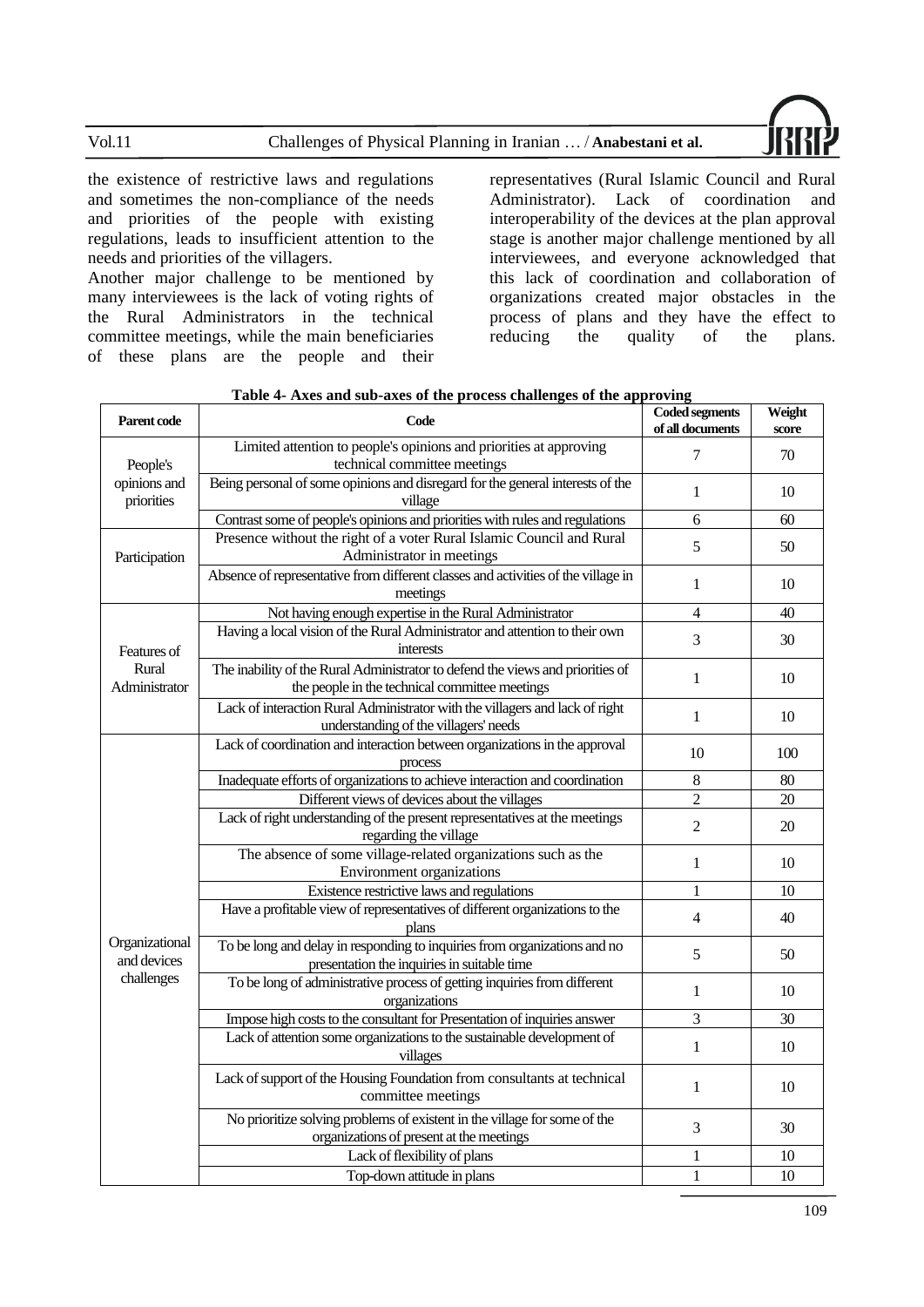

Overall, according to [Table 5,](#page-7-0) from the point of view of the interviewees, organizational and device challenges with 60.27% are the most

important challenges in the process of the approving of Guidance [Hadi] plans [\(Table](#page-5-0) 3).

| Table 5- Frequency and Axes Percentage of the process challenges of the approving |          |            |  |  |  |
|-----------------------------------------------------------------------------------|----------|------------|--|--|--|
| <b>Challenges of approving Process</b>                                            | Segments | Percentage |  |  |  |
| People's opinions and priorities                                                  | 14       | 19.18      |  |  |  |
| Participation                                                                     |          | 8.22       |  |  |  |
| <b>Features of Rural Administrator</b>                                            |          | 12.33      |  |  |  |
| Organizational challenges                                                         | 44       | 60.27      |  |  |  |
| Sum                                                                               | 73       | 100        |  |  |  |

<span id="page-7-0"></span>

|  | Table 5- Frequency and Axes Percentage of the process challenges of the approving |
|--|-----------------------------------------------------------------------------------|
|  |                                                                                   |

[Figure 2](#page-7-1) illustrates the relationship between axes and sub-axes of the process challenges of the approving of Guidance [Hadi] plans:



<span id="page-7-1"></span>**Figure 2- Axes and sub-axes of the process challenges of the approving** 

## *4.3. Challenges existing in the process of implementing Guidance [Hadi] plans*

Generally, based on [Table 6](#page-8-0) can be said that the Axes of the process challenges of the implementing of the plans include two axes. In the axis of participation the sub-axis of limited participation of villagers in plants implementing and in axis rules and regulations, limited to opening the main passages of the village and no adaptation of approved plans with implemented plans for the interviewees, they are more important.

One of the major challenges in the implementation process of the Guidance [Hadi] plans mentioned by many interviewees was the lack of adaptation of approved plans with the implemented plans and most interviewees acknowledged that in many villages the implementation of the plans was limited to the opening of the main passages of the villages.

**"**In some villages after 10 years of review there has been no change and in some villages only the main passages have been opened".

Another important challenge highlighted by the interviewees with various implications is the limited cooperation and participation of villagers in the plans implementation process. They said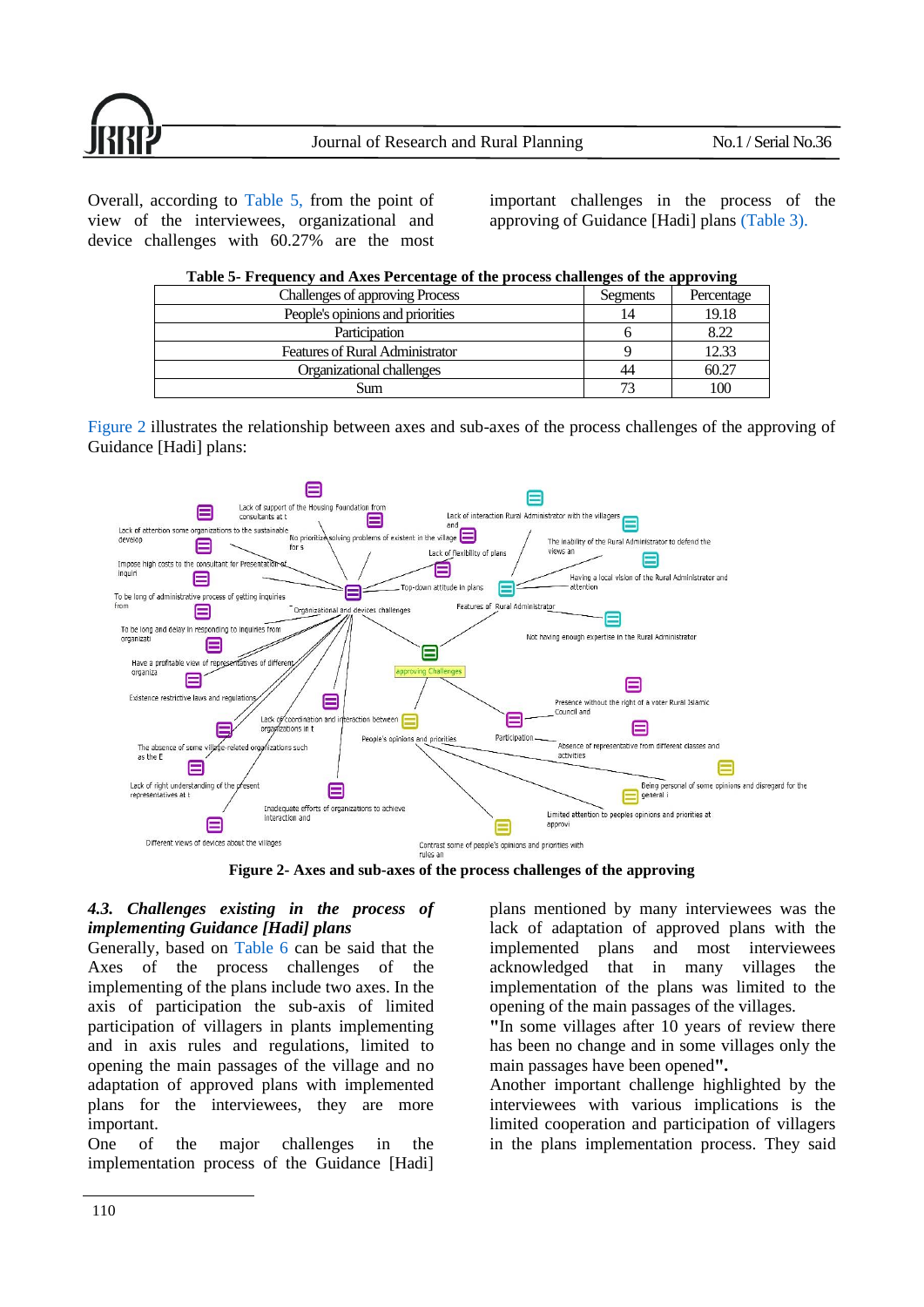

that if there is a partnership, more is instrumental participation.

"Since people do not have an effective role in the process of preparing and approving plans, cannot expect to be involved in the implementation process. These participations are more limited to instrumental and financial participations that have to provide 30 percent of their land to the service sector. "

| Parent code<br>Code |                                                                                                 | <b>Coded segments</b> | Weight |
|---------------------|-------------------------------------------------------------------------------------------------|-----------------------|--------|
|                     |                                                                                                 | of all documents      | score  |
|                     | Limited participation of villagers in plants implementing                                       | 5                     | 100    |
|                     | Restrict villager's participation to financial participation                                    | 3                     | 30     |
|                     | Unauthorized construction by villagers                                                          | 3                     | 30     |
|                     | Lack of cooperation and supervision of Rural Administrator                                      | $\overline{2}$        | 20     |
| Participation       | Lack of cohesion and coordination among villagers in the implementation<br>of plans             | 1                     | 10     |
|                     | Lack to follow the villagers and Rural Administrator                                            |                       | 10     |
|                     | Inadequate awareness of villagers about existing rights and laws                                | $\overline{c}$        | 20     |
|                     | People's over-dependence on government                                                          |                       | 10     |
|                     | People's negative view to Guidance [Hadi] plans                                                 |                       | 10     |
|                     | Inconsistency of the executor of plan with the Rural Islamic Council and<br>Rural Administrator | 1                     | 10     |
|                     | No forecast executive leverage for Rural Administrator to prevent<br>unauthorized construction  | $\overline{c}$        | 20     |
|                     | Plans limited to opening the main passages of the village                                       | 4                     | 40     |
|                     | Inadequate appropriations credits for implementation of plans                                   | 3                     | 30     |
| Rules and           | No mandatory rules for villagers who do not participate in the plans                            | 1                     | 10     |
| regulations         | Low ability, expertise and power of attention<br>of the executor of plan                        | 1                     | 10     |
|                     | No adaptation of approved plans with implemented plans                                          | 4                     | 40     |
|                     | Prolongation the preparation process until implemented the plans                                | $\overline{c}$        | 20     |
|                     | Restricted use of the Housing Foundation from specialists in universities                       | 1                     | 10     |
|                     | Not paying attention to problems existing in review plans                                       |                       | 10     |
|                     | Lack review of plans periodically                                                               |                       | 10     |

#### <span id="page-8-0"></span>**Table 6- Axes and sub-axes of the process challenges of the implementing**

[Table 7](#page-8-1) indicates that the participation index with 52.5% is the most significant challenge in the process of implementing the Guidance [Hadi]

plans. Rules and regulations axis also place in ranks second with 19[% \(Table](#page-8-1) 7).

<span id="page-8-1"></span>

| Table 7- Frequency and Axes Percentage of the process challenges of the implementing |  |  |  |  |
|--------------------------------------------------------------------------------------|--|--|--|--|
|                                                                                      |  |  |  |  |
|                                                                                      |  |  |  |  |

| <b>Challenges of the Guidance [Hadi] plans implementing Process</b> | <b>Segments</b> | Percentage |
|---------------------------------------------------------------------|-----------------|------------|
| Participation                                                       |                 |            |
| Rules and regulations                                               |                 |            |
| Sum                                                                 | 40              |            |

[Figure 3](#page-9-0) illustrates the relationship between axes and sub-axes of the process challenges of the implementing of Guidance [Hadi] plans: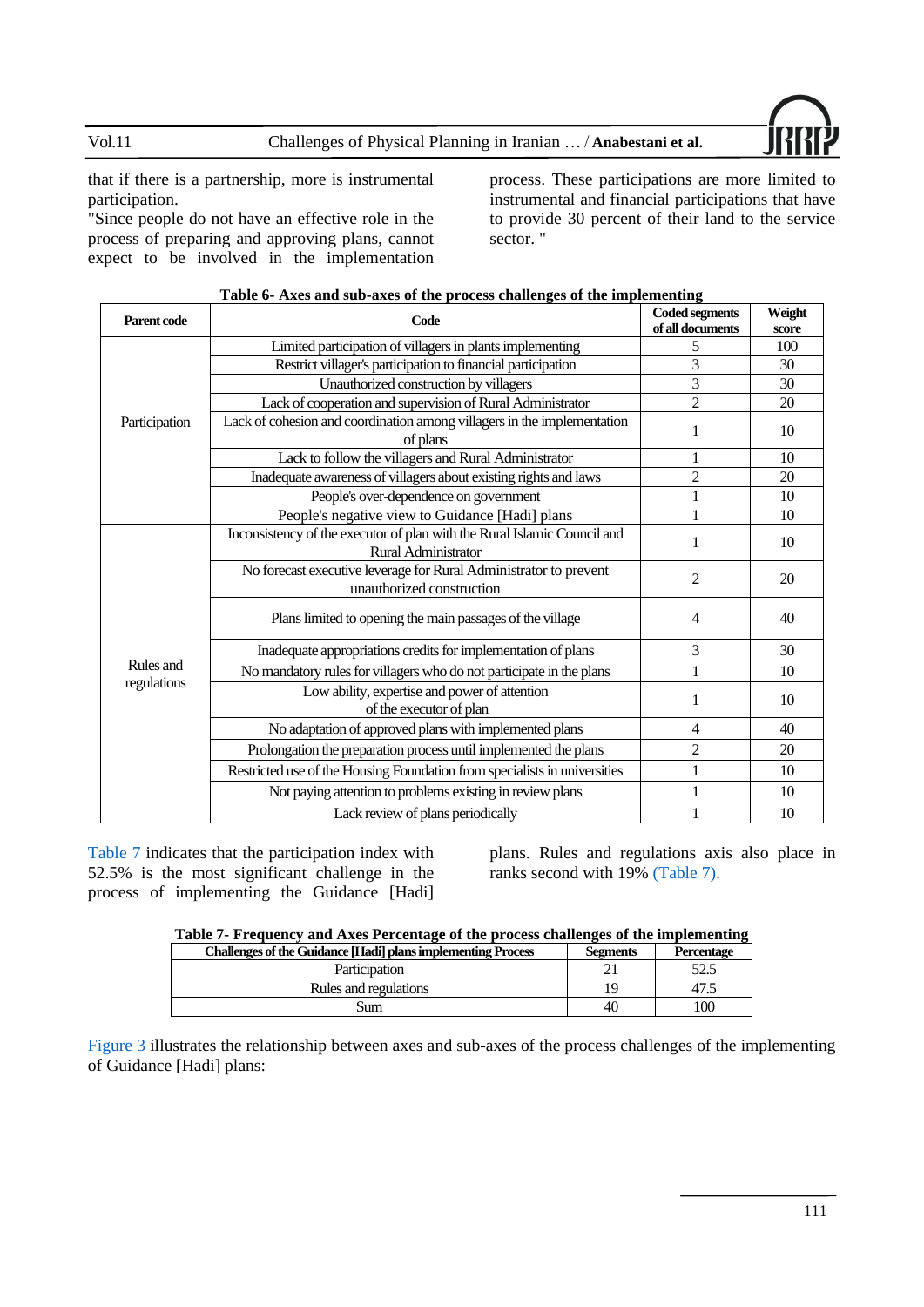

<span id="page-9-0"></span>**Figure 3- Axes and sub-axes of the process challenges of the implementing** 

## **5. Discussion and Conclusion**

Overall, it can be said that Guidance [Hadi] plans have three general processes of preparing, approving and implementing, each of which has its own challenges. Based on the material presented by the interviewees in the preparing process of the Guidance [Hadi] plans, four key challenges were mentioned, which in the service description axis, the Limited Adaptation description of services considered in Guidance [Hadi] plans to the needs of the villagers with 100 weight had more important than other sub-axes. In this case, it should be noted that since these plans are designed to improve the situation of the villagers, it is therefore essential that the objectives and description of the services of these plans match totally with the needs of the villagers. At the axis of the participation has greater importance the reliance solely of consultants to Rural Islamic Council and Rural Administrator in participation and paying attention of Rural Administrators to your own interests by gaining 60 weights. It should be noted that in projects that are organized for the people, maximizing people's participation could have a significant impact on the success of the project's implementation and cost reduction. Research by [Anabestani and](#page-12-13)  [Mousavi \(2017\)](#page-12-13) indicates that in many villages, public participation is limited in the process of preparing and approving Guidance [Hadi] plans, which is in line with the results of the present study. Given the importance of participation for the success of community-based plans, it is necessary to understand the factors that may limit participation in community-based plans [\(Jaafar et](#page-12-16)  [al., 2020;](#page-12-16) [Pattnaik & Lahiri-Dutt, 2020;](#page-13-10) [Roman &](#page-13-11)  [Ruiters, 2020\).](#page-13-11) [Qian et al. \(2020\)](#page-13-12) believed that there are two potential factors that may impact participation. The factors that could affect participation in community-based plans are social ties within the rural and geographic proximity. Likewise, for the interviewees in axis of organizational and device challenges, the lack of interoperability and coordination between organizations in the process of preparing Guidance [Hadi] plans is more important with 70 weight than other sub-axes. In fact, these interactions not only accelerate the process of plans preparing but can also solve more dimensions of the problems of the villagers. Also at the features of Consultants axis, lack of sufficient expertise and scientific weakness of consultants and being alien to villagers' lives and activities is the most important sub-axis that has gained 40 weight. Lack of sufficient expertise of consultants has a serious impact on reducing the quality of the Guidance [Hadi] plans and wasting financial resources. Overall, the participation axis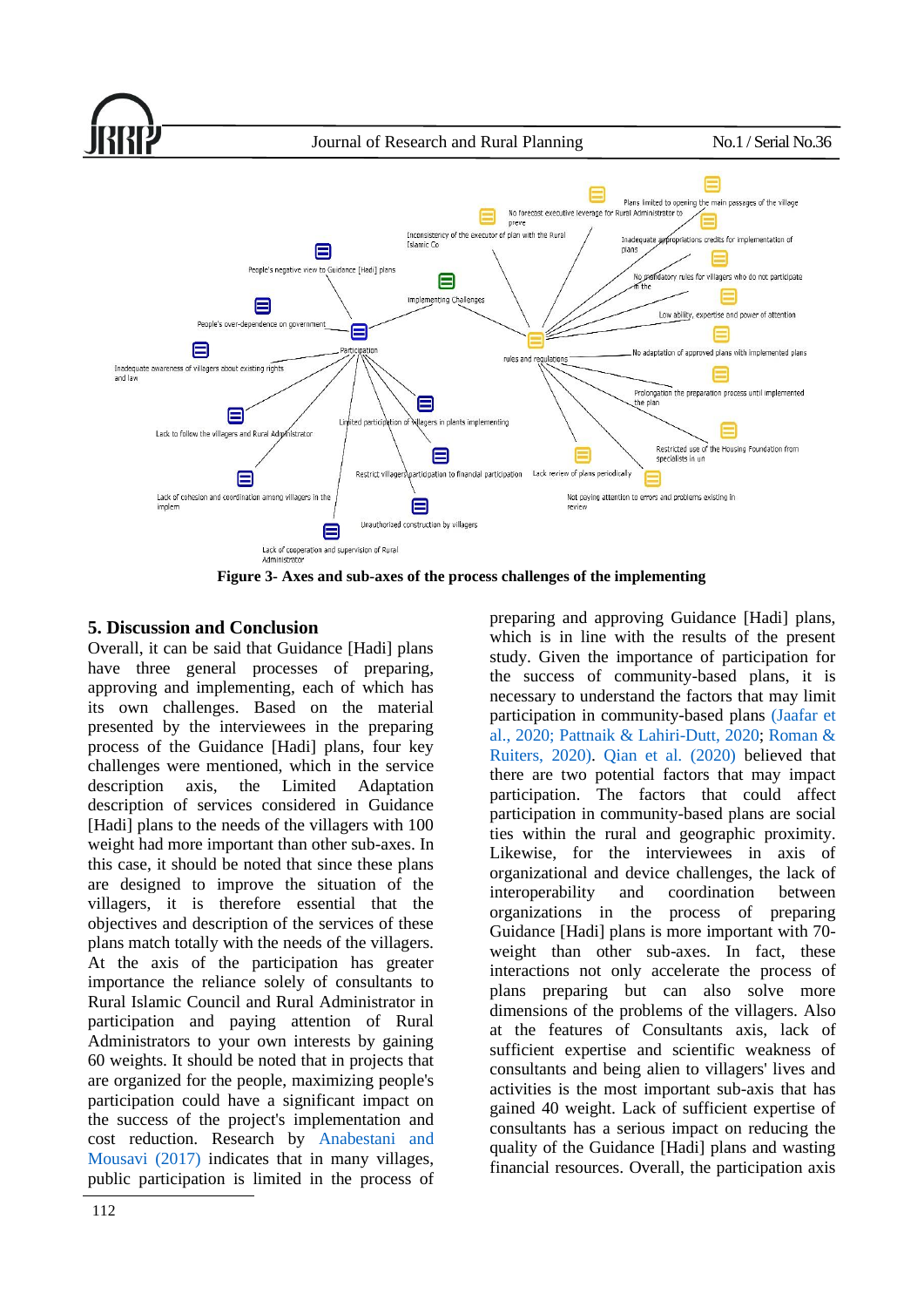

with 33.7% is as the most important challenge of the Guidance [Hadi] plans in preparing process than other axes, indicating the importance of participation in these plans.

To examine the challenges associated with the approval process, the interviewees identified four main challenges that in people's opinions and priorities axis, limited attention to people's opinions and priorities at approving technical committee meetings has been introduced as the most important with weight of 70. Since the main beneficiaries of these plans are the villagers, therefore, the most attention to the public opinion should be a priority for the Guidance [Hadi] plans approvers. [Gómez-Quintero](#page-12-17) et al. (2019), [Piwowar](#page-13-13) (2020) concluded that the opinions of the villagers can make the rural projects more successful. Also in the participation axis, the unenforceable presence without the right of a voter Rural Islamic Council and Rural Administrator in meetings has been identified as the most important challenge on this axis, with 50 weights. In fact, Rural Administrator is the sole representative of the villagers in the Guidance [Hadi] plans approving meetings. The villagers who are the main beneficiaries of these plans, therefore not having the right to vote isn' t fair and reasonable. In the axis organizational challenges, the lack of coordination and interaction between organizations in the approving process with the weight of 100 has been the most important challenge in this field. This lack of interaction and coordination was also identified as one of the important challenges of the preparing process, which actually demonstrates the importance of this interaction. [Munoler & Ouellet \(2017\),](#page-13-14) [Živojinović et al. \(2019\),](#page-14-3) [Sánchez \(2019\)](#page-13-15) mentioned that understanding the role of rural planning is especially complicated in unstable institutional environments, e.g. in developing countries and countries in transition. The most important challenge in the axis of features of Rural Administrator is the insufficient expertise, which has a weight of 40. Insufficient expertise of Rural Administrator leads to can't defend legally from the interests of the people. This factor not only affects the dissatisfaction of the people but can also reduce the participation of the villagers because the people's interests are not considered. Overall, organizational and device challenges with 60.27 percent were identified by

interviewees as the most important challenge in the process of approving Guidance [Hadi] plans.

In challenges existing in the process of implementing Guidance [Hadi] plans, 2 main axes are also addressed by the interviewees, which include participation and the rules. In the partnership axis, the limited participation of villagers in the implementation of plans with weight of 100 was more important than other subaxes. Since the villagers have minimal participation in the two processes of plans preparing and approving, it is therefore foreseeable to have a limited participation in the process of implementing. The research conducted by [Anabestani et al. \(2018\)](#page-11-5) and [Savari et al.](#page-13-8)  [\(2018\)](#page-13-8) on the participation of villagers in the implementing of Guidance [Hadi] plans is in line with the results of the research. Also in axis rules and regulations, the two sub-axes limited to opening the main passages of the village and no adaptation of approved plans with implemented plans are more important than other sub-axes with weight of 40. These two challenges can be said to be the result of challenges existing in previous processes. [Qu et al. \(2020](#page-13-16)[\), Jia et al. \(2020\)](#page-12-18) stated that a useful rules and regulations can be available for the functional orientation of rural areas, development plans, implementation of rural management policies and transformation. Furthermore, [Yang et al. \(2020\)](#page-14-4) illustrated that comprehensive rules and regulations can improve rural production and living environment, and while activate the idle land resource in rural and coordinate the rural and urban development. Limited to opening the main passages of the village and no adaptation of approved plans with implemented plans can at least be the result of the limited participation of villagers and the inadequate expertise of the consultants in the plan preparing process. In the research conducted by [Anabestani and Akbari \(2012\),](#page-11-2) they have reached the conclusion that the greatest impact of the Guidance [Hadi] plans was on the reopening and renovation of the rural passage network, which is in line with the results of this study. Overall, participation axis with 52.5% is considered as the most important challenge in the process of implementing the Guidance [Hadi] plans.

It can be said that the Guidance [Hadi] plan is one of the most important local planning that was specifically designed for the development and growth of villages in Iran after the victory of the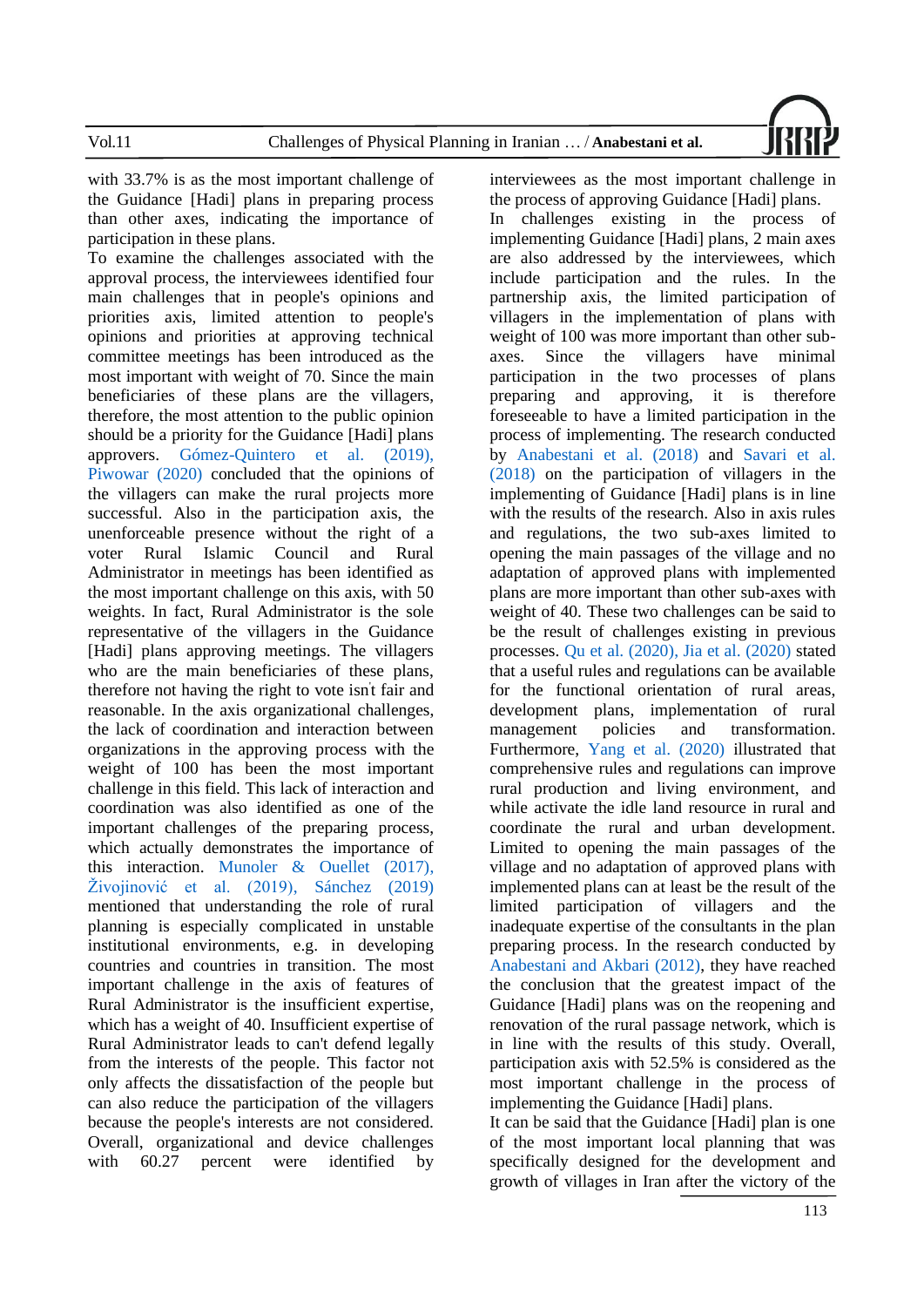Journal of Research and Rural Planning No.1 / Serial No.36



Islamic Revolution. The background of the preparing and implementing of Guidance [Hadi] Plans indicates that the process of preparing, approving and implementing these plans is not without challenges. Therefore, in the present study, we attempted to analyze the challenges of the process of preparing, approving and implementing Guidance [Hadi] Plans. Therefore, we interviewed 25 people who had a background in designing these plans. The results showed that there are many challenges in the processes of preparing, approving and implementing these plans. In the process of preparing, four general challenges include description of services, participation, organizational and devices challenges and features of consultants. In the approval process, people's opinions and priorities, participation, features of Rural Administrator and organizational and devices challenges have been identified as key challenges. In the process of implementing, two challenges of participation and the rules and regulations are mentioned by the interviewees. Overall, if the challenges of the process of preparing and approving these plans are eliminate, they can achieve to their goals and be successful in implementing, which in turn will address the challenges of the implementing process. Therefore, it is necessary for the planners and policymakers involved in these plans to consider the following in order to achieve the desired results:

- Serious attention to the concept of sustainable development in the plans.
- Creating a coherent system of thought in the field of rural development and the plans.
- Getting help from Rural Planning Specialists in universities.
- Pay attention to the problems in the previous implemented plans.
- Attempting to maximize the participation of villagers in all the process of the plans
- Pay attention to the lifestyle and livelihood of the villagers and Implementation of plans in accordance with the environmental and livelihoods conditions of the villagers.

The following can be suggested for future research:

- To conduct a qualitative study on the way planners of Guidance [Hadi] plans think about rural participation
- Comparison of other rural plans with Guidance [Hadi] plans in the field of successful in implementation
- To investigate and analyzing the views of main planners and designers Guidance [Hadi] plans on rural and their impact on plans outputs.

**Acknowledgments:** This research did not receive any specific grant from funding agencies in the public, commercial, or not-for-profit sectors.

## **References**

- <span id="page-11-0"></span>1. Alabi M. O., & Akinbode, A. (2010). Towards effective physical planning in Local Governments in Nigeria. *Environmental Research Journal, 4*(2), 173-176. <https://doi.org/10.3923/erj.2010.173.176>
- <span id="page-11-3"></span>2. Anabestani, A. (2014) The role of intellectual and philosophical attitudes affecting the rural people's participation in implementation process of Guidance [Hadi] Plans (Case study: Khaf County). *Journal of Geographical Planning & Space, 4*(11), 124-150. [In Persian] http://gps.gu.ac.ir/article\_7401.html
- <span id="page-11-2"></span>3. Anabestani, A., & Akbari, M.H. (2012). Evaluation of guidance [Hadi] plans and its role in the physical development of the village from the rural people's perspective (Case study: Jahrom County*). Journal of Human Geography Researches, 44*(4), 93-110. [In Persian] https://www.sid.ir/fa/journal/ViewPaper.aspx?id=179173
- <span id="page-11-4"></span>4. Anabestani, A., & Javanshiri, M. (2014). *Physical Planning of Rural Settlements in Iran*, Jahani Publication: Bojnourd, First Edition. [In Persian]
- <span id="page-11-1"></span>5. Anabestani A., Javanshiri M., & Harati, O. (2016). Evaluation of the Implementation Rate of Approved Uses of Guidance [Hadi] plans and their Adaptation at the Plan Implementation Stage (Case Study: Khaf County). *Journal of Geography and Planning, 20*(55), 209-228. [In Persian] https://journals.tabrizu.ac.ir/article\_10340.html
- <span id="page-11-5"></span>6. Anabestani A., Javanshiri. M., & Mosavi, M. (2018). Investigating the Impact of Rural Participation on Success in Implementation of Rural Guidance [Hadi] plans (Case Study: Dashtestan County). *Rural Development Journal, 21*(2), 1-28. [In Persian] http://rvt.agri-peri.ac.ir/article\_77108.html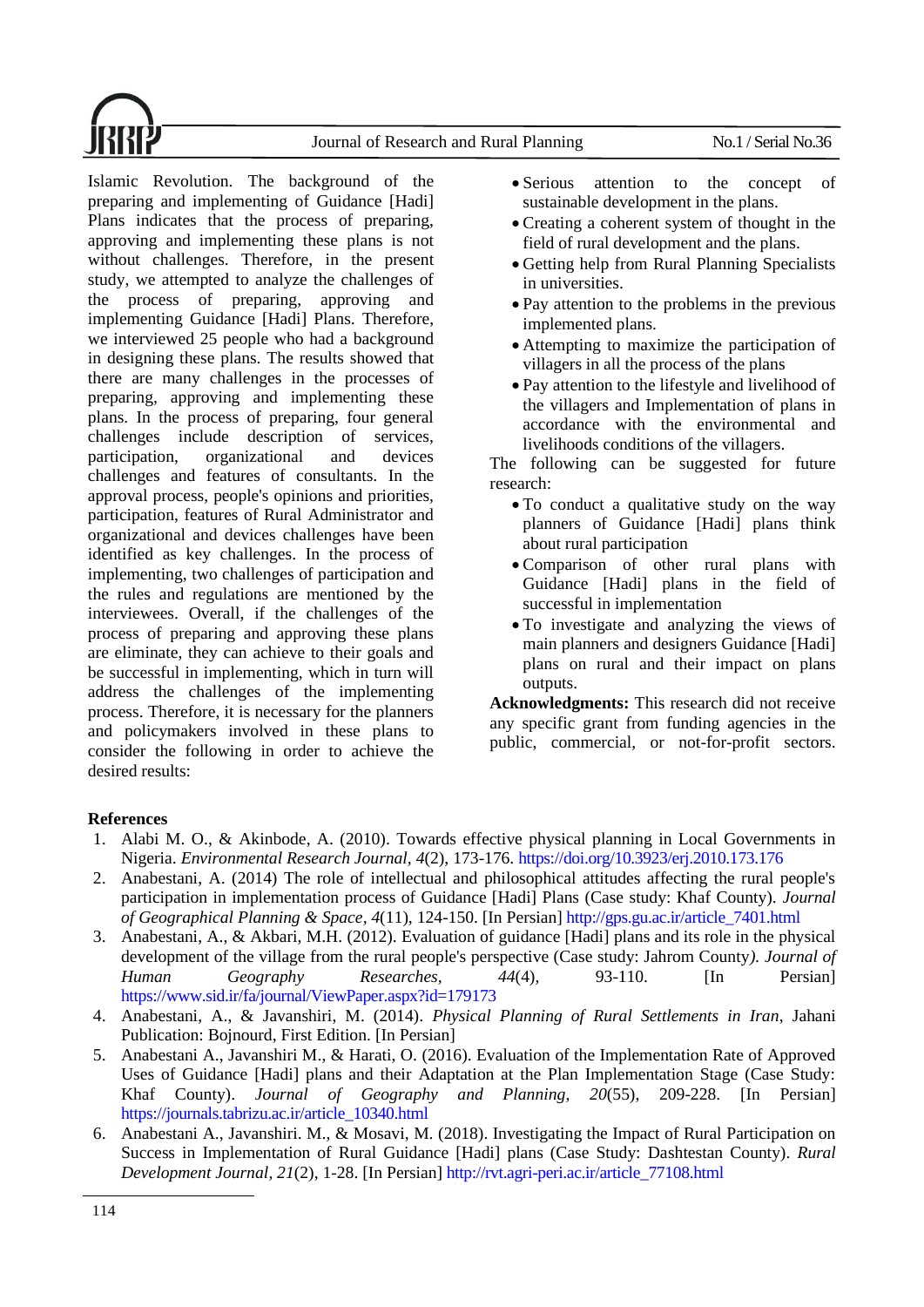| Vol.11 | Challenges of Physical Planning in Iranian  / Anabestani et al. |
|--------|-----------------------------------------------------------------|
|        |                                                                 |

- <span id="page-12-13"></span>7. Anabestani, A., & Mousavi, M. (2017) Investigation of Rural Participation in Preparation and Approval of Rural Guidance [Hadi] plans (Case Study: Dashtestan County). *Human Settlements Planning Journal 12* (3): 569-583. [In Persian] http://jshsp.iaurasht.ac.ir/article\_535787.html
- <span id="page-12-9"></span>8. Asayesh, H. (2004). *Rural Planning Workshop*, Tehran: Payam Noor University Press. [In Persian]
- <span id="page-12-6"></span>9. Asghari lafamjani, S., & Masoumi Jashani, M. (2016). Evaluation of Quality of Implementation of Guidance [Hadi] plans and Their Effects in Border Villages (Case Study: Zehak County). Journal of Geography (Regional Planning) 25 (2): 169-187. [In Persian] http://www.jgeoqeshm.ir/article\_44995.html
- <span id="page-12-15"></span>10. Ashley, P., & Boyd, B.W. (2006). Quantitative and qualitative approaches to research in environmental management. *Australasian Journal of Environmental Management*, 13(2), 70–78. https://doi.org/10.1080/14486563.2006.10648674
- <span id="page-12-3"></span>11. Azami, M., Tohidloo, Sh., & Hazrati, M. (2016). Evaluation of Land Use Realizability in Rural Guidance [Hadi] plans Implementation (Case Study: Zanjan County). *Journal of Geographical Planning Space Quarterly, 6(22), 209-223.* [In Persian] https://www.sid.ir/fa/journal/ViewPaper.aspx?id=319833
- <span id="page-12-12"></span>12. Azimi, N., Mowlaei Hashtjin, N., & Alizadeh. A.R. (2011). Study of geographical success factors of implementation of Rural Guidance [Hadi] Plans in East of Guilan. *Journal of Geographical Landscape (Human Studies), 6*(16), 84-98. [In Persian] https://www.sid.ir/fa/journal/ViewPaper.aspx?id=171231
- <span id="page-12-10"></span>13. Azizpour, F., Khalili, A., Mohsenzadeh, A., & Hoseinihasel, S. (2011). Analyzing and Evaluating the Economic Impacts of Guidance [Hadi] plan in Rural Settlements of Iran. *Journal of Housing and Rural Environment,* 30(135), 71-84. [In Persian] http://jhre.ir/article-1-204-fa.html
- <span id="page-12-5"></span>14. Bahrami, R. (2016). Physical Impact Analysis of Guidance [Hadi] plans Based on Satisfaction of Rural Community (Case Study: Negel District of Sanandaj County). *Physical Development Planning, 4*(8), 77-66. [In Persian] https://psp.journals.pnu.ac.ir/article\_4628.html
- <span id="page-12-7"></span>15. Boano, C. (2010). Planning reconstruction: Land use and physical planning. World Bank. <http://discovery.ucl.ac.uk/id/eprint/1309224>
- <span id="page-12-2"></span>16. Bojić, N. (2018). Social and physical planning: Two approaches to territorial production in socialist Yugoslavia between 1955 and 1963. *Architectural Histories, 6*(1), 1-14. doi:10.5334/ah.309
- <span id="page-12-0"></span>17. Dandekar, H. C. (2015). Rural Planning: General. International Encyclopedia of the Social & Behavioral Sciences, 801–806.<https://doi.org/10.1016/b978-0-08-097086-8.74039-6> .
- <span id="page-12-11"></span>18. Darabi. H. (2009). *Overview of Physical Planning Theories*, Islamic Revolution Housing Foundation, Rural Deputy of Tehran. [In Persian]
- <span id="page-12-1"></span>19. De Brauw, A., & Rozelle, S. (2008). Migration and household investment in rural China. China Economic Review 19(2), 320-335. <https://doi.org/10.1016/j.chieco.2006.10.004>
- <span id="page-12-14"></span>20. Earl-Babbie, M. (2013). The Practice of Social Research, Wadsworth, Thomson Learning Inc. ISBN 0- 534-62029.
- <span id="page-12-8"></span>21. Eftekhari, A.R., Khalifeh, E., Pourtaheri, M., & Rahmanifazli, A.R. (2018). Evaluation of Meta-Analysis of Rural Guidance [Hadi] plans Articles in Iran. *Journal of Rural Researches, 9* (1), 26-41. [In Persian] https://jrur.ut.ac.ir/article\_66211.html
- <span id="page-12-17"></span>22. Gómez-Quintero, J. D., Valero, P. G., & Álvarez, J. M. (2019). Who supports international development cooperation in times of crisis? Public opinion in rural Spain. *Sustainability (Switzerland), 11*(7). doi:10.3390/su11072027
- <span id="page-12-4"></span>23. Housing Foundation of the Islamic Revolution (2010) *Research and Technology Achievements of the Housing Foundation and Affiliated Companies*, Tehran, Housing Foundation Public Relations. [In Persian]
- <span id="page-12-16"></span>24. Jaafar, M., Md Noor, S., Mohamad, D., Jalali, A., & Hashim, J. B. (2020). Motivational factors impacting rural community participation in community-based tourism enterprise in Lenggong Valley, Malaysia. *Asia Pacific Journal of Tourism Research, 25*(7), 697-710. doi:10.1080/ 10941665. 2020.1769696
- <span id="page-12-18"></span>25. Jia, Z., Gao, M., Xu, S., Lyu, Y., Feng, J., Zhou, Z., . . . & Wu, W. (2020). Sociocultural vitality versus regulation policy and tourism development in preservation of traditional rural landscape: a case from Guizhou, China. *International Journal of Sustainable Development and World Ecology*, 1-14. doi:10.1080/13504509.2020.1788661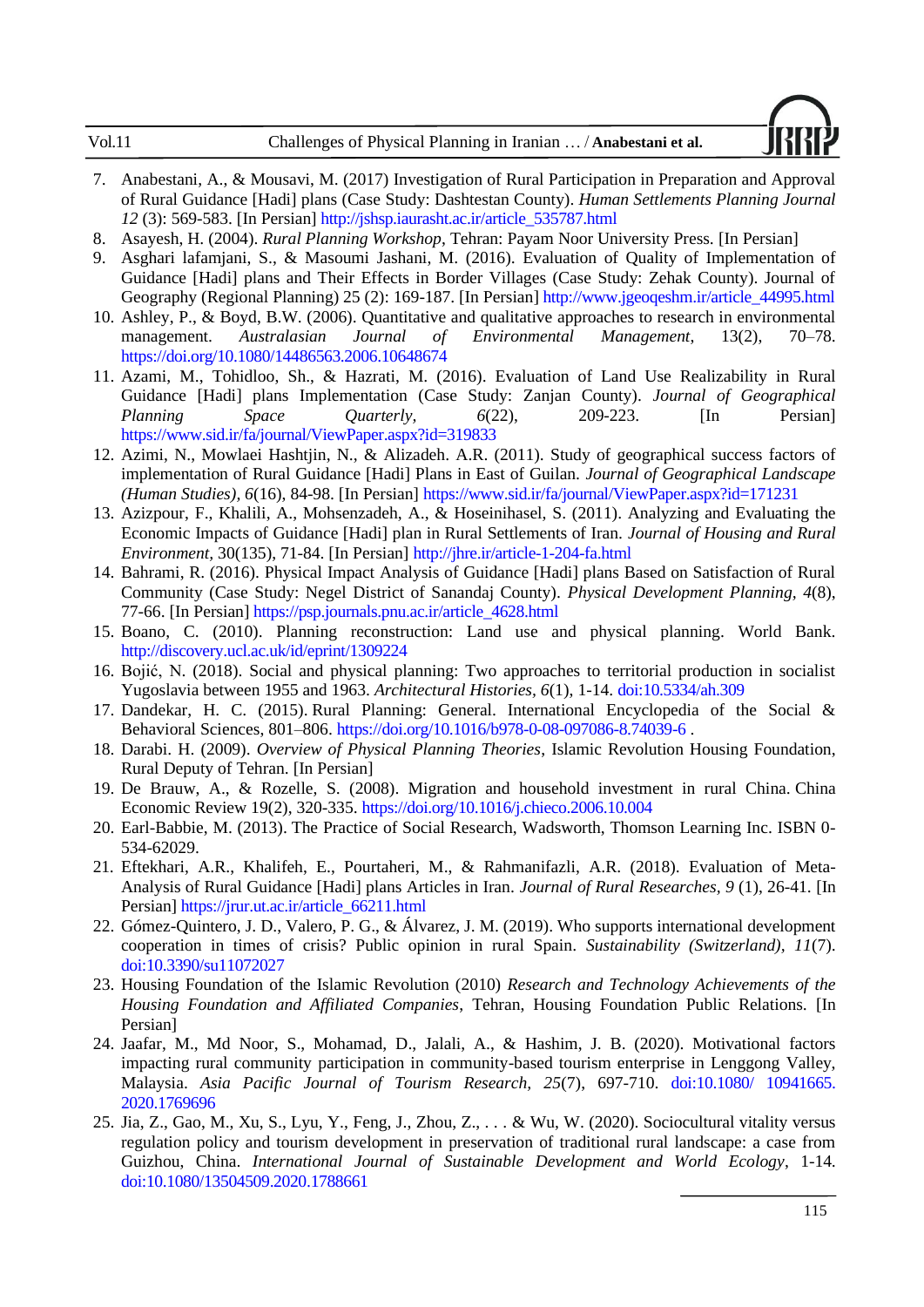Journal of Research and Rural Planning No.1 / Serial No.36

- <span id="page-13-3"></span>26. Karami Nasab, S., & Mulai Pardeh, S. (2018). Evaluation of the Impacts of Implementation of Rural Guidance [Hadi] plans and their Role in Rural Development from Local Community Viewpoint (Case Study: Central District of Izeh County). *Human Settlements Planning Studies Journal, 2*(43), 529-542. [In Persian] https://www.sid.ir/fa/journal/ViewPaper.aspx?ID=361085
- <span id="page-13-5"></span>27. Michiani, M.V., & Asano, J. (2019). Physical upgrading plan for slum riverside settlement in traditional area: A case study in Kuin Utara, Banjarmasin, Indonesia. Frontiers of Architectural Research. <https://doi.org/10.1016/j.foar.2019.03.005>
- <span id="page-13-7"></span>28. Mohammadi, S., Tibniya, H., Taba, B., & Dvoodi, A. (2016). Analysis of the Impacts of Implementation of Rural Guidance [Hadi] plans on Improving the Quality of Life of Rural People (Case Study: Khavomirabad Villages of Marivan County). *Human Settlement Planning Studies Journal, 12*(2), 391-411. [In Persian] http://jshsp.iaurasht.ac.ir/article\_532890.html
- <span id="page-13-2"></span>29. Movlai Hashjin, N., Ghadiri Masoum, M., & Azizi Demirchloo, A. (2016). Analysis of the Physical Impacts of Implementation of Rural Guidance [Hadi] plans from the Viewpoints of Ardebil North Villagers*. Journal of Regional Planning, 6*(21), 2423-7051. [In Persian] http://journals.miau.ac.ir/article\_1782.html
- <span id="page-13-4"></span>30. Movlai Hashjin, N. (2007). Analysis of Goals; Needs and Process of Preparation; Approval and Implementation of Rural Guidance [Hadi] plans with Emphasis on Guilan Province. *Geographical Perspective Journal, 2*(4), 105-123. [In Persian] https://www.sid.ir/fa/journal/ViewPaper.aspx?ID=137045
- <span id="page-13-14"></span>31. Munoler, P., & Ouellet, F. (2017). Who is a farmer in Québec? Institutional ambiguities and challenges for rural development. *Cahiers de Geographie du Quebec, 61*(172), 9-32. doi:10.7202/1042713ar
- <span id="page-13-1"></span>32. Oduwaye, L. (2009). Challenges of sustainable physical planning and development in Metropolitan Lagos. *Journal of Sustainable Development, 2*(1), 159-171. https://doi.org[/10.5539/jsd.v2n1p159](http://dx.doi.org/10.5539/jsd.v2n1p159)
- <span id="page-13-0"></span>33. Olajuyigbe A. E., & Rotowa, O. (2011). Optimizing physical planning in the developing countries-A case study of Ondo State, Nigeria. *Journal of Sustainable Development, 4*(4), 202. <https://doi.org/10.5539/jsd.v4n4p202>
- <span id="page-13-10"></span>34. Pattnaik, I., & Lahiri-Dutt, K. (2020). What determines women's agricultural participation? A comparative study of landholding households in rural India. *Journal of Rural Studies, 76*, 25-39. doi:10.1016/j.jrurstud.2020.03.008
- <span id="page-13-13"></span>35. Piwowar, A. (2020). Attitudes and opinions of farmers in the context of environmental protection in rural areas in Poland. *Environmental Monitoring and Assessment, 192*(3). doi:10.1007/s10661-020-8133-5
- <span id="page-13-12"></span>36. Qian, Y., Zheng, Y. M., Dill, S. E., & Rozelle, S. (2020). Correlates of participation in communitybased interventions: Evidence from a parenting program in rural China. *PLoS ONE, 15*(9 September). doi:10.1371/journal.pone.0238841
- <span id="page-13-16"></span>37. Qu, Y., Wang, S., Zhao, L., Qu, Y., & Wang, S. (2020). Spatial pattern and regional regulation of rural territorial multi-functions in Shandong Province, China. *Nongye Gongcheng Xuebao/Transactions of the Chinese Society of Agricultural Engineering, 36*(13), 222-232. doi:10.11975/j.issn.1002- 6819.2020.13.026
- <span id="page-13-9"></span>38. Robson, C. (2011) Real world research: A resource for users of social research methods in applied settings (3rd ed.). Chichester: Wiley.
- <span id="page-13-11"></span>39. Roman, A., & Ruiters, G. (2020). Changing People, Changing Lives Through Public Participation and Social Transformation: A South African Case Study of a Rural Development Programme. *Politikon, 47*(2), 253-268. doi:10.1080/02589346.2019.1697533
- <span id="page-13-15"></span>40. Sánchez, D. F. V. (2019). Rural land reforms in Colombia: Policy and institutional challenges for the new administration. *Vniversitas, 68*(138). doi:10.11144/Javeriana.vj138.rlrc
- <span id="page-13-6"></span>41. Sarwadi, A., Tohiguchi, M., & Hashimoto, S. (2001). A study on the resident's attributes of the riverside residence from the viewpoint of the urban situation: A case study of the Musi riverside residence in Palembang. Sumatra, Indonesia. *Journal of Architecture and Planning (Transactions of AIJ). 66*(544): 225-231. [https://doi.org/10.13030/aija.66.225\\_2.](https://doi.org/10.13030/aija.66.225_2)
- <span id="page-13-8"></span>42. Savari, M., Sheykhi, H., & Shahpasand, M. (2018). Strategic Analysis of Guidance [Hadi] plans Implementation Management for Rural Areas of Divandareh City by SWOT Method and QSPM Matrix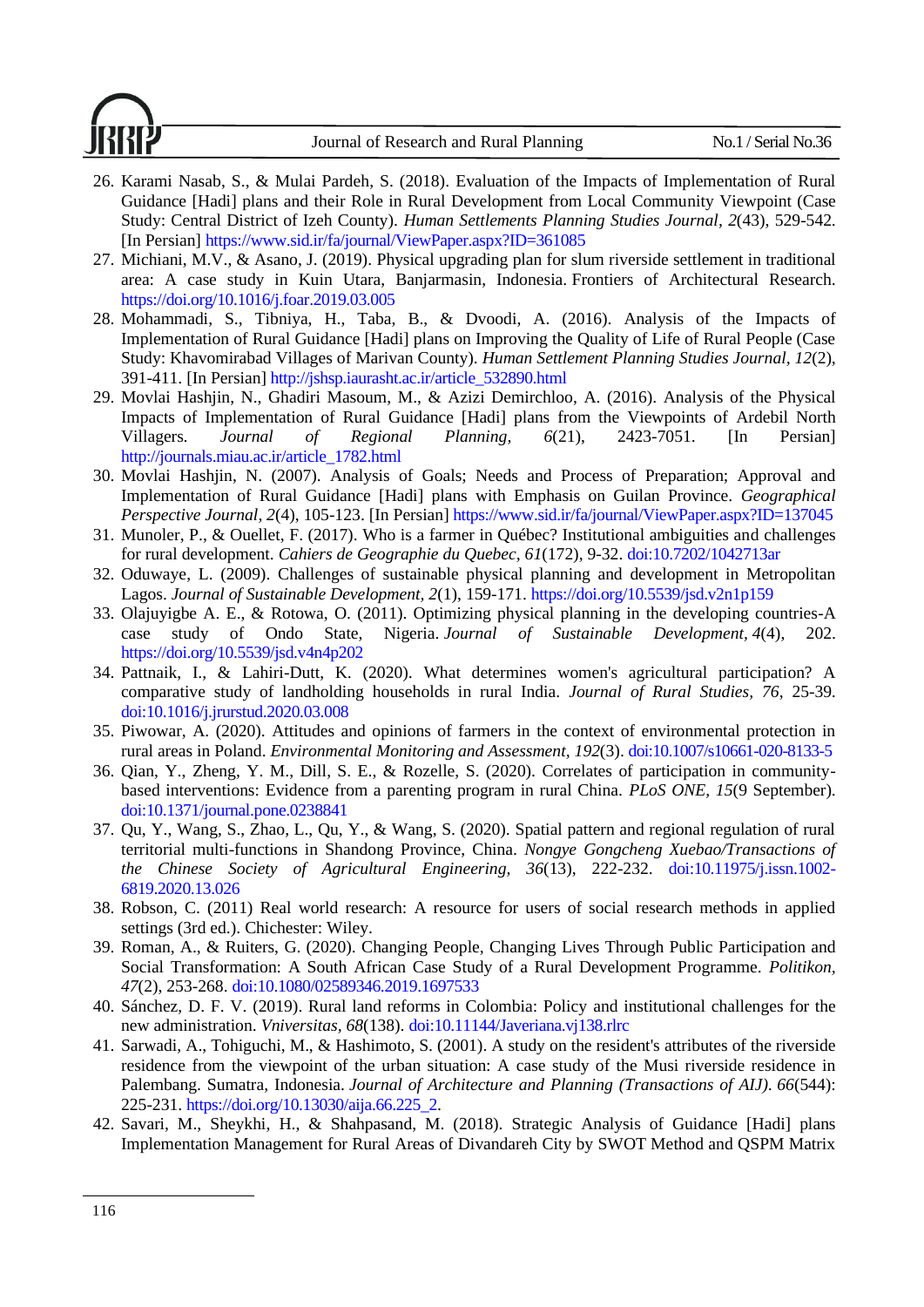

Formation. *Housing and Rural Environment Journal, 37(162),* 86-71. [In Persian] https://jhre.ir/article-1- 1009-fa.html

- <span id="page-14-1"></span>43. Sojasi Qeidari, H. (2016). Evaluation of the Impacts of Guidance [Hadi] plans Implementation on Environmental Quality in Rural Areas. *Geography and Planning Journal, 20*(57), 151-173. [In Persian] https://geoplanning.tabrizu.ac.ir/article\_5486.html
- <span id="page-14-4"></span>44. Yang, X., Wu, X., Fan, Y., Han, X., Zhang, S., & Jin, X. (2020). Zoning and Consolidation Strategy of Rural Residential Areas Guiding by Planning Regulation in Lijin County. *Nongye Jixie Xuebao/Transactions of the Chinese Society for Agricultural Machinery, 51*(5), 232-241 and 323. doi:10.6041/j.issn.1000-1298.2020.05.026
- <span id="page-14-0"></span>45. Yunusa, M.B. (2015). Physical planning and the development of Dankande Rest Stop Area in Kaduna, Nigeria. City, Culture and Society. 6(1), 53-61. https://doi.org/10.1016/j.ccs.2015.01.002
- <span id="page-14-2"></span>46. Zarei, Y. (2009). Critique of the Process of Preparing the Rural Guidance [Hadi] plans*. Housing and Rural Environment Journal, 28*(127), 56-65. http://jhre.ir/article-1-61-fa.html
- <span id="page-14-3"></span>47. Živojinović, I., Ludvig, A., & Hogl, K. (2019). Social innovation to sustain rural communities: Overcoming institutional challenges in Serbia. *Sustainability (Switzerland), 11*(24). doi:10.3390/ su11247248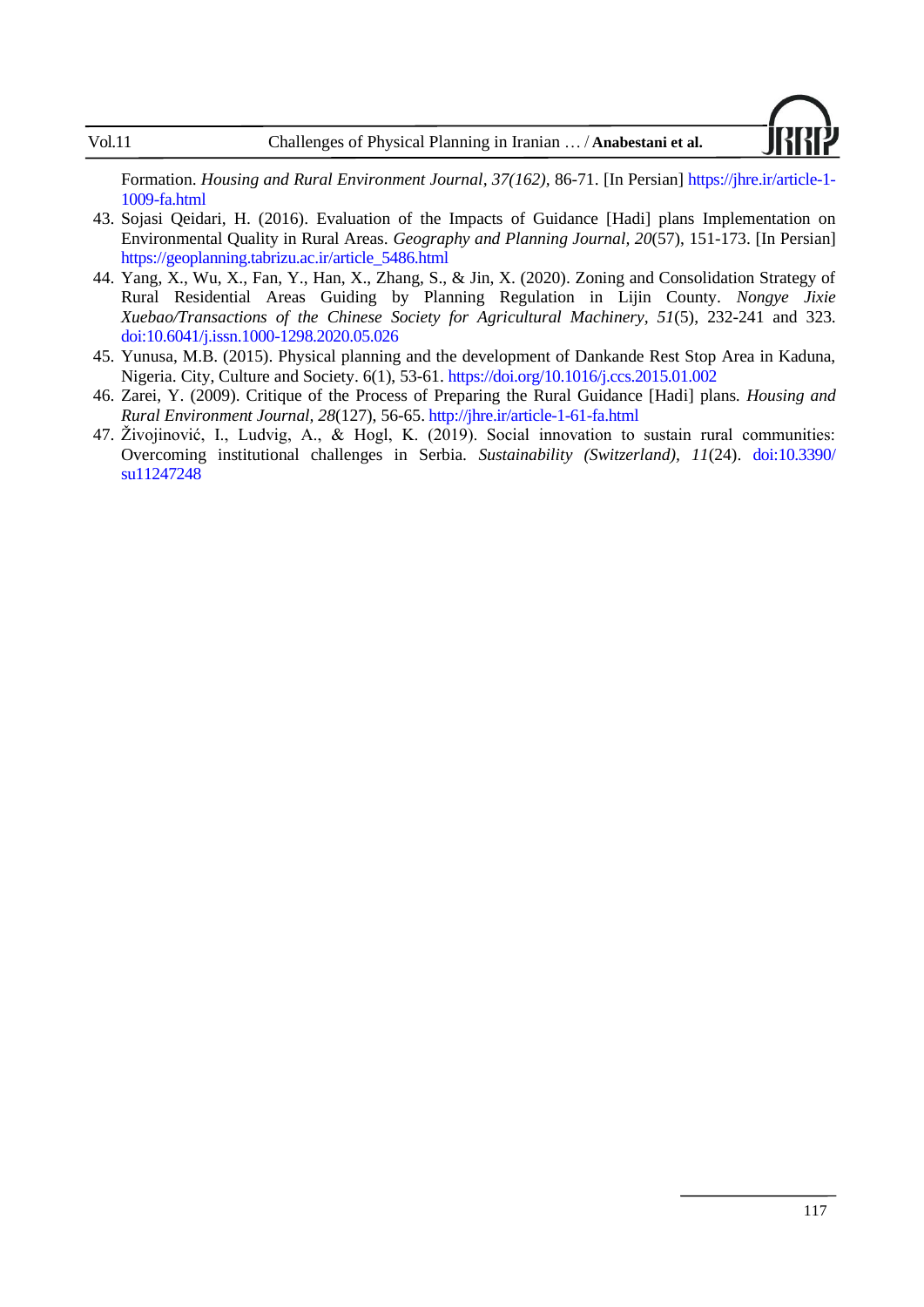| <b>Journal of Research and Rural Planning</b><br>Volume 11, No. 1, Winter 2022, Serial No. 36, Pp. 103-119 |                      |                 |  |
|------------------------------------------------------------------------------------------------------------|----------------------|-----------------|--|
| eISSN: 2783-2007                                                                                           |                      | ISSN: 2783-2791 |  |
| ΒY                                                                                                         | http://jrrp.um.ac.ir |                 |  |
| <b>Original Article</b>                                                                                    |                      |                 |  |
|                                                                                                            |                      |                 |  |

**چالش های برنامه ریزی کالبد ی در روستاه ای ایران با تاکید بر طرح های هادی روستایی** 

 **- زهرا سلیمانی <sup>1</sup> علی اکبر عنابستانی\* 2 - پوریا عطائی** 

-1 استاد گروه جغرافیای انسانی و آمایش، دانشگاه شهید بهشتی، تهران، ایران. -2 دانشجوی دکترای جغرافیا و برنامهریزی روستایی، دانشگاه فردوسی مشهد، مشهد، ایران. -3 دکترای ترویج و آموزش کشاورزی، دانشگاه تربیت مدرس، تهران، ایران.

# **چکیده مبسوط**

# **.1مقدمه**

هدف از اجررای حر هرای هرادی در روسرتاهای کشرور، سراماندهی کالبدی روستاها و نظم دهی به کلیه فعالیتهایی است کـه در سـطح روستاها صورت میپذیرد، فراهم کردن بستر تجدید حیات و هردایت روستا با درنظرگرفتن جنبههای کالبدی و اقتصرادی و تیشری بررای مانـدگاری جمعیـت روسـتایی و کـاهش مهاجرتهـای روسـتایی و تنوعبخشی از نظر توسعه یافتگی به فضای روستاها حراحری و انجرا گرفتهاست. اما یافتههای محققان نشران میدهرد کره ایرن حرر در بسیاری از روستاها با وجود هزینـههای مـادی و معنـوی زیـادی کـه بهکار رفته است در بسیاری از مروارد نتوانسرته اسرت بره پایرداری روستایی کیک نیوده و روند مهاجرتی هیچنران ادامره دارد. لرذا در پژوهش حاضر سعی ما بر این است تا بررسری نیراییم کره برا وجرود هزینههای زیادی که برای اجرای حرر هرادی در روسرتاهای ایرران انجام گرفته مهمترین دلایل موفقیت محدود این طرح چیست؟

# **.2 مبانی نظری تحقیق**

برنامهریزی کالبدی یک حراحری اسرت کره در آن از برنامره کراربری زمین به عنـوان چـارچوبی بـرای پیشـنهاد زیرسـاختهای کالبـدی مطلوب برای یک سکونتگاه یا منطقـه اسـتفاده می شـود کـه ایـن زیرساختها شامل زیرسـاختهای خـدمات عمـومی، حمـل و نقـل، فعالیتهای اقتصادی، تفریحی و حفاظت از محیط زیست میشود. در بیشتر کشرورهای در حراس توسرعه، نقرش دولرت محلری در توسرعه کالبدی روستاها نادیده گرفته شده است، کره هیرین امرر منجرر بره حذف مردم محلی از برنامهریزی زیرساختها و برنامـهریزی کالبـدی شده است. به طور کلی می توان گفت که در زمینه طرح های هـادی روستایی پژوهشهای متعددی انجام شده است. اما باید اشاره کرد که

هیه این پژوهش ها فقط بر چالشهای یگی از فرایندهای حر هادی متیرکز شده اند که اکثریت آنها بر فرایند اجرا و چالش های موجرود در آنها پرداخته اند. اما ما در پژوهش حاضر سعی کردیم بر هـر سـه فرایند تهیه، تصویب و اجرای حر های مذکور و چالش های موجود در این فرایندها را مورد توجه قرار دهیم.

# **.3 روش تحقیق**

در این پژوهش به منظور بررسی چالشهـای موجـود در طـرح هـای هادی روستایی، از روش مصاحبه با مشاوران و کارشناسانی که در این طرح ها حضور داشتند، استفاده کـردیم. بـه منظـور شناسـایی ایـن مشاوران و کارشناسان از روش نمونهگیری گلوله برفی استفاده شده است. در این روش مصاحبهشوندگان از حریق شبگههای اجتیاعی یرا توسط اشخاص افراد بالقوه یا موثر در پژوهش شناسایی میشوند. این فرایند زمانی به پایان میرسد که جمعآوری اطلاعات به نقطه اشـباع برسد و اطلاعات و مطالب جدیـدی در فراینـد مصـاحبه جمـع آوری نشود. در این پژوهش نقطه اشباع ۲۵ نفر بود. درنهایت براساس نتایج حاصل از مصاحبهها، چالشهای موجود در هر یک از بخشهای تهیه، تصـویب و اجــرای طرحهــای هــادی اســتخراج شــد. از نــرم افــزار MAXQDA به منظور تجزیه و تحلیل اطلاعات مورد استفاده قـرار گرفت.

# **.4 یافتههای تحقیق**

نتایج پژوهش نشان می دهد که در فراینرد تهیره حرر هرای هرادی چالش های شرح خـدمات (٪۲۹/۷۳)، مشــارکت (۳۳/۷۸٪)، چــالش های سازمانی و دستگاه ها 29/73( و ویژگی های مشاوران 6/76 (، در فراینـد تصـویب نیـز نظـرات و اولویـت هـای مـردم (١٩/١٨/)، مشــارکت (۸/۲۲٪)، ویژگــی هــای دهیــار (۱۲/۳۳٪) و چالشهــای

> \*. نویسندهٔ مسئول: **دکتر علیاکبر عنابستانی**

آدرس: گروه جغرافیای انسانی و آمایش سرزمین، دانشگده علو زمین، دانشگاه شهید بهشتی، تهران، ایران. Email: a\_anabestani@sbu.ac.ir :الگترونیگی پست